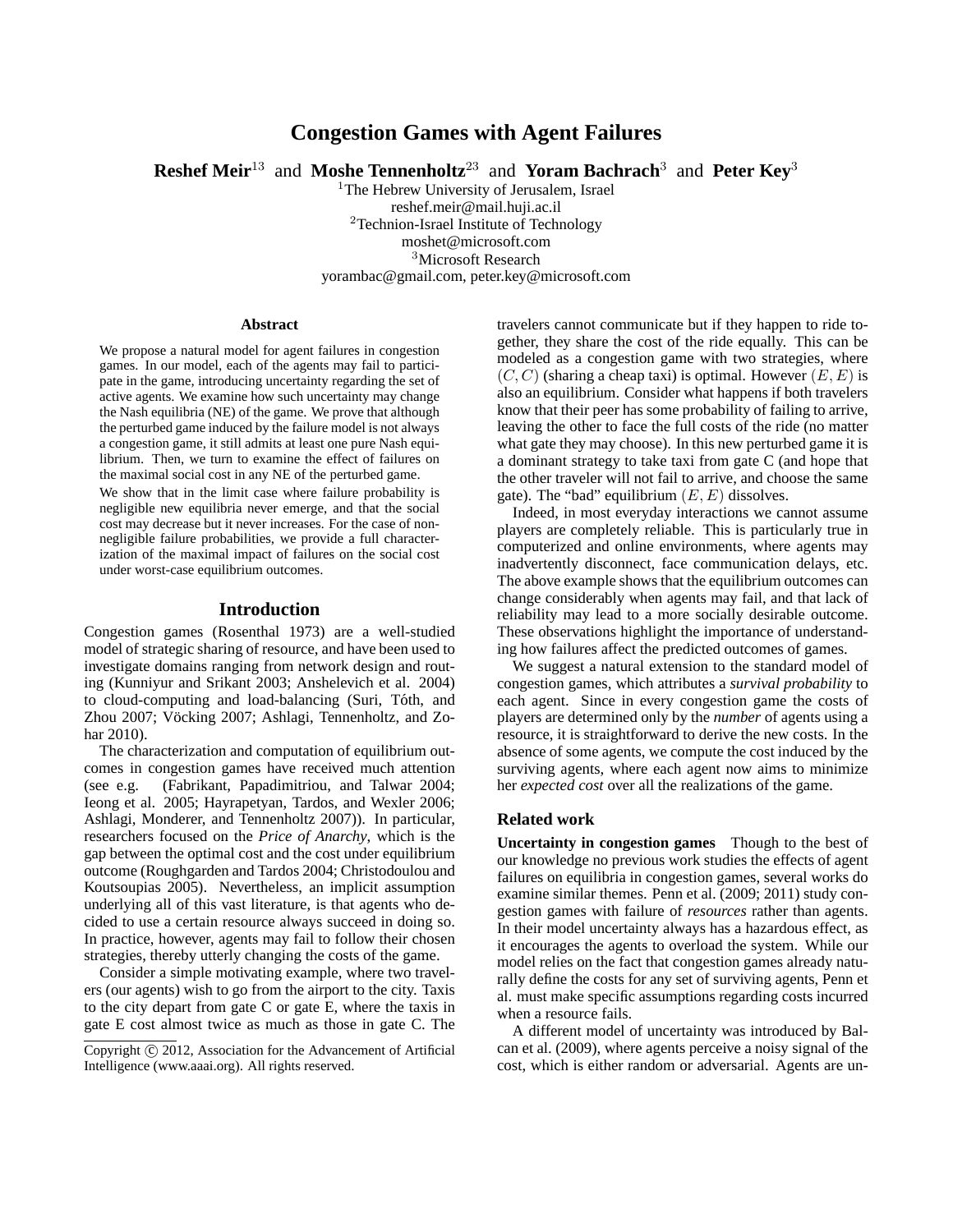aware of the actual cost distribution, and are assumed to follow a myopic best-response strategy, which may lead them far away from any equilibrium. Balcan et al. study the *Price of Uncertainty* (PoU) in congestion games, which is the increase in social cost due to these perturbed dynamics.

**Agent failures in games** In general normal-form games there is no clear interpretation for a failure of an agent. However, there are particular families of games where failures do have a straightforward meaning. Messner and Polborn (2002) study how failures of voters to cast their vote shape the equilibria of election systems, focusing on the limit case where failure probability is negligible.

Closest in spirit to this paper is the work of Bachrach et al. (2011) which considers agent failures on *cooperative games* with transferable utilities. They prove that as in our case, failures in such games tend to have a beneficial effect. This is since failures can expand the core of the original game, thereby increasing its stability against collusion.

### **Our contribution**

Our primary conceptual contribution is the introduction of agent failures to congestion games.

We first prove that every congestion game with failures always admits at least one pure Nash equilibrium, even if the induced game is *not* a congestion game. We then focus on a simpler scenario where each agent survives with a uniform independent probability  $p$ . We analyze both the limit behavior, where the survival probability goes to 1, and the case of fixed survival probabilities. In the limit case, we show that failures are beneficial: while the costs never increase, certain "bad equilibria" may be eliminated, thereby decreasing the worst social cost by an unbounded factor. Interestingly, we show that this no longer holds for Resource Selection games with increasing costs. For the case of fixed probabilities, we provide a full characterization of the maximal effect that failures may have on the Price of Anarchy, in terms of the probability  $p$  and the number of agents  $n$ . All omitted proofs can be found in the appendix.

### **Definitions and Preliminaries**

A **Congestion game** G is defined by a set of n agents N, and a set of resources  $F$ , each coupled with a cost function  $c_i$ :  $[n] \rightarrow \mathbb{R}_+$ . We denote the costs of resource  $x \in F$  by a cost vector  $c_x = (c_x(1), c_x(2), \ldots, c_x(n)).$ The highest possible cost on any single resource in a given game G is denoted by  $M_G = \max_{x \in F, k \le n} c_x(k)$ . Each agent has a set of allowed strategies  $S_i \subseteq 2^F$ . A *strategy profile* is a vector of strategies  $A = (A_1, \ldots, A_n)$ , where  $A_i \in S_i$ . For every profile **A**, each agent i incurs a cost (negative utility)  $cost_i(G, \mathbf{A}) = \sum_{x \in A_i} c_x(n_x)$ , where  $n_x$ is the number of agents that selected resource  $x$  in  $A$  (including i). The *social cost* (or total cost) of a profile A is:  $cost(\breve{G}, \breve{\mathbf{A}}) = \sum_{i=1}^{n} cost_i(\breve{G}, \mathbf{A}) = \sum_{x \in F}^{'} n_x c_x(n_x)$ . We denote by  $OPT(G)$  the minimal total cost over all profiles, i.e.  $OPT(G) = \min_{\mathbf{A} \in \times_{i=1}^n S_i} cost(G, \mathbf{A})$ . For simplicity, we assume all costs are non-negative integers, and (unless



Figure 1: The network  $K$ . An allowed strategy is a path from s to t, e.g.  $A_1 = (s, x, t)$ .

explicitly stated otherwise) that all costs are non-zero.<sup>1</sup>

**Nash equilibrium** A profile A in G is a (pure) *Nash equilibrium* (NE) if no agent can gain by departing from **A**: for any strategy  $A'_i \in S_i$ ,  $cost_i(G, \mathbf{A}) \leq cost_i(G, (A'_i, A_{-i})),$ where  $-i=N\{\hat{i}\}$ . All congestion games are potential games, and thus admit a pure Nash equilibrium (Rosenthal 1973). In this work we restrict our attention to pure Nash equilibria.

**Types of congestion games** We focus on games where cost functions are either (weakly) *decreasing* or *increasing*. We denote such games by  $\check{G}$  or  $\hat{G}$ , respectively. Congestion games where all  $S_i$  are equal are called *symmetric*.

In a *resource selection game* (RSG), each agent i selects exactly one resource j from F. In *restricted resource selection games* (RRSG), which are an extension of RSGs, each agent *i* is restricted to select a single resource from  $S_i \subseteq F$ .

A different extension is *symmetric routing games* (SRTG) on a graph  $(V, E)$ , where each agent  $i \in N$  selects a path from a source  $s \in V$  to a target  $t \in V$ . An example of an SRTG (without the costs) is in Figure 1.

Note that in symmetric games (such as RSGs and SRTGs) with decreasing costs there is always an optimal NE where all agents select the same strategy.

**Price of Anarchy** The *Price of Anarchy* (PoA) of a game G compares the social cost of the worst Nash equilibrium to the optimal social cost, that is,  $PoA(G) = \frac{cost(G, A^*)}{OPT(G)}$  $\frac{sqrt(G, A))}{OPT(G)},$ where  $A^*$  is the *pure* NE with maximal cost in  $G$ .

### **Agent failures**

Given a game  $G$ , we extend it with survival probabilities to every agent. In general, failures may be correlated, so we have a vector  $p \in \Delta(2^N)$ , s.t.  $p(S)$  is the probability that exactly the set  $S$  of agents survives to play. For any subsets  $T \subseteq R \subseteq N$ , let  $p(T : R) = \sum_{S \subseteq N \setminus R} p(T \cup S)$ , i.e. it denotes the probability that from all agents in  $R$ , exactly the agents of  $T$  survive. For any game  $G$  and a survival vector p, we define the *reliability extension*  $G<sup>p</sup>$  of  $G$ , by computing the *expected cost* that each surviving agent experiences.

If an agent j selects resource  $x$ , she is only affected by the failures of *other* agents on  $x$ . Thus, agent  $j$  will pay

$$
c_{j,x}^{\mathbf{p}}(N_x) = \sum_{R \subseteq N_x \setminus \{j\}} p(R \cup \{j\} : N_x | j) c_x(|R|+1),
$$

where  $N_x$  is the set of agents selecting resource x. Note that if  $c_x$  is decreasing, then  $c_{j,x}^{\mathbf{p}}(N_x) \geq c_x(N_x)$ , and if  $c_x$ 

<sup>&</sup>lt;sup>1</sup>This technical assumption is required to avoid issues of division by zero when computing a ratio between costs.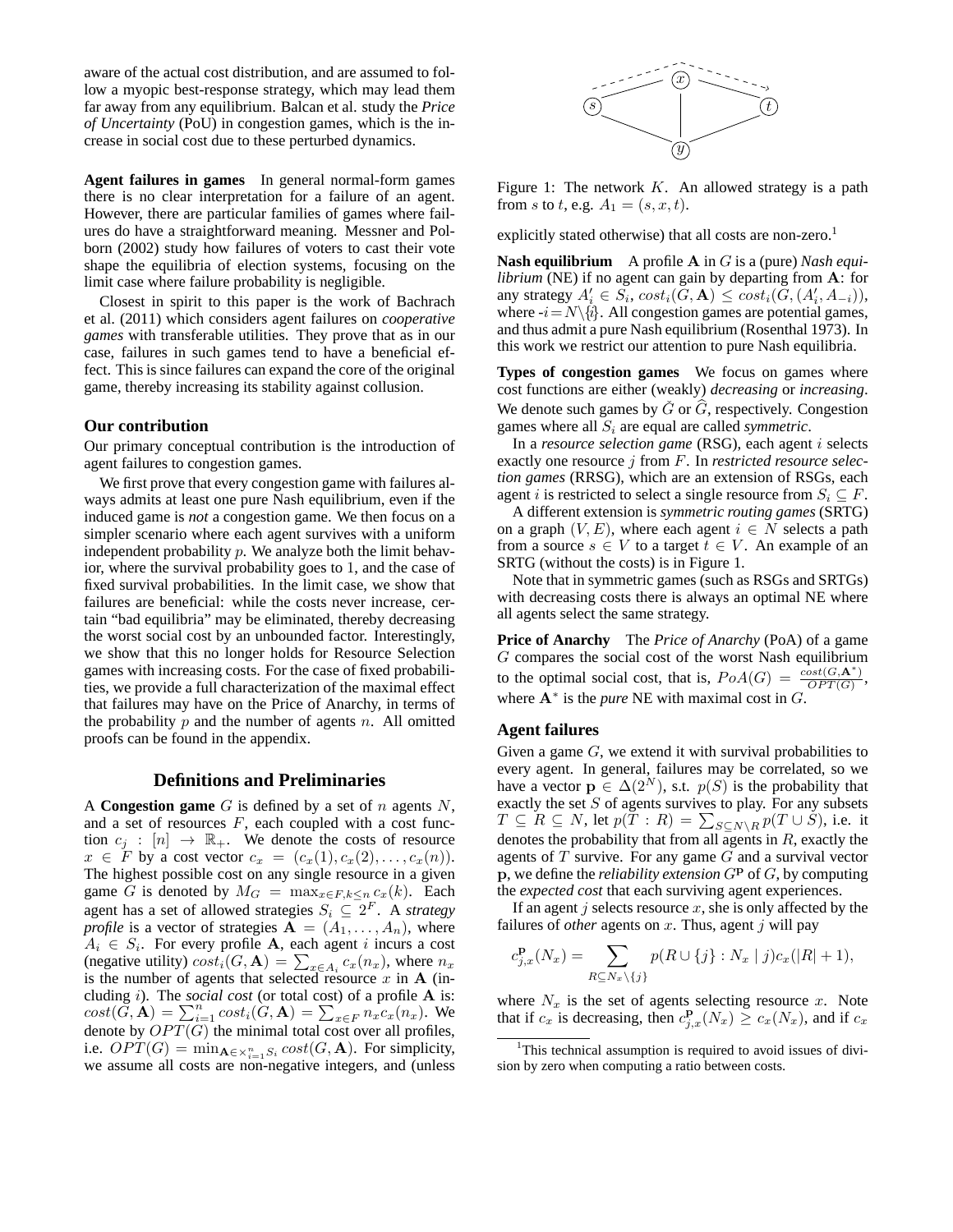is strictly decreasing, then for all  $|N_x| > 1$  the inequality is strict. Similarly, if  $c_x$  is increasing then  $c_{j,x}^{\mathbf{p}}(N_x) \leq c_x(N_x)$ .

In the general case the game  $G<sup>p</sup>$  is *not* a congestion game, as the cost for agent  $j$  depends both on the identity of  $j$ , and on the identity of the other agents sharing the resource. One may wonder if this new game still has a pure Nash equilibrium, since this is *not* guaranteed in other extensions such as weighted congestion games (Milchtaich 1996). Our model may initially seem as an even broader generalization, as it allows dependencies among the agents. Somewhat surprisingly, we show that any reliability extension of  $G$  does admit a pure NE (see Theorem 1).

**Games with i.i.d. failures** In many cases we can avoid considering complicated failure distributions, and instead assume that each agent survives independently with a known probability  $p \in (0, 1)$ . In this case the number of surviving agents on each resource is simply a Binomial random variable. In particular, the cost to agent  $j$  does not depend on the identity of  $j$ . That is, all (surviving) agents on resource x pay  $\mathbb{E}_{Z \sim Bin(n_x-1,p)}[c_x(Z+1)]$ . Equivalently,  $c_x^p(n_x) = \sum_{k=0}^{n_x-1} {n_x-1 \choose k} p^k (1-p)^{n_x-k} c_x(k+1).$ 

We focus on measuring the effect that failures have on the game's outcome. For this purpose it is convenient to focus on i.i.d failures for two reasons: (a) they can be described by a single parameter  $p$ ; and (b) in contrast to the general case, the reliability extension  $G<sup>p</sup>$  is also a congestion game.

**Effect of failures on the costs** Failures change costs in two distinct but interrelated ways.

*Direct effect*: the remaining players pay modified costs, as shown above. Note that the direct effect applies to optimal outcomes and to equilibrium outcomes alike. For example, if the costs in  $G$  are decreasing in the number of agents, then the direct effect of failures is that agents will now face higher costs in any given profile.

*Indirect effect*: the equilibria in the new game may change, leading to different payoffs.

We compute the total cost, summing over all the surviving players. That is,

$$
cost(Gp, \mathbf{A}) = \sum_{i=1}^{n} cost_i(Gp, \mathbf{A}) = \sum_{x \in F} n_x c_x^p(n_x).
$$

We are particularly interested in cases where failure probabilities are low (i.e. when  $p$  is close to 1). In such cases the direct affect is negligible, but the indirect effect may play a major role. Specifically, we want to know if the equilibrium costs in the game can change significantly with small failure probabilities. When considering a "low probability" it is important to specify the order of quantifiers, i.e. whether the failure probability may depend on the game or not. In each result, we specify whether the survival probability  $p$  is allowed to take any *fixed* value. In contrast, when  $p \to 1$  we can take an arbitrary value that may depend on the game. To demonstrate the difference, consider the following. For any fixed  $p < 1$  there is a game  $G = G(p)$  where  $M_G > \frac{1}{1-p}$ . However, for any fixed game  $G'$ , there is  $p = p(G')$  sufficiently close to 1, s.t.  $\widetilde{M_{G'}} < \frac{1}{1-p}$ .

We are mainly interested in the *indirect effect* of failures on the costs. To that end we compare the PoA of G and

 $G<sup>p</sup>$ , which is a standard practice. Note that in the limit case  $p \rightarrow 1$  the direct effect is negligible, so this is equivalent to measuring the indirect effect on the maximal costs.

## **General properties**

We first prove that *any* reliability extension of a congestion game has a pure NE. We emphasize that no restriction on the cost functions is required for this result.

**Theorem 1.** *Let* G *be a congestion game, and* p *a probability vector. Then* G<sup>p</sup> *has a pure Nash equilibrium.*

Due to space constraints, we omit the full proof. However, it relies on the definition of the following function, which is a convex combination of the potential functions of all  $2^n$ subgames of G.

$$
\phi(\mathbf{A}) = \phi(N_1, \dots, N_{|F|}) = \sum_{R \subseteq N} p(R) \sum_{x \in F} \sum_{k=1}^{|R \cap N_x|} c_x(k).
$$

While  $\phi$  is *not* a potential function of  $G<sup>p</sup>$ , we show that it is *weighted potential function* of the game, where the weight of each agent is her own survival probability. Due to the existence of a weighted potential function, it is guaranteed that *any* sequence of best-replies by agents eventually converges to a pure Nash equilibrium (Monderer and Shapley 1996).

Another important issue is whether properties of the original game are conserved in  $G<sup>p</sup>$ . One property of interest is convexity (or concavity) of the cost functions, since such constraints can often be assumed in practice, and may have implications on the PoA. It turns out that convexity is maintained in the perturbed game (the proof is straightforward).

**Proposition 2.** Let  $c_x$  be a convex [respectively, concave] *cost function in the game* G*, and* p *a probability vector. Then*  $c_{j,x}^{\mathbf{p}}$  *is also convex [resp., concave], for all*  $j \in N$ .

In the remainder of this paper we assume that failures are i.i.d., that is that every player survives with probability  $p$ . We do note however, that most of our results easily extend to the more general cases of distinct (or correlated) probabilities.

### **Negligible failure probabilities**

We now study how equilibria of a given game  $G$  are affected in the limit case. Most of the results assume negligible failure probabilities, but some hold for any  $p < 1$  (e.g. Prop. 4).

#### **Effect of failures on the set of NE**

A crucial observation is that when failure probabilities are sufficiently low, no new NEs emerge caused by agent failure.

**Proposition 3.** *Let* G *be a congestion game. There is some*  $p^* = p^*(G)$  *s.t. for all*  $p > p^*$ , every NE profile of  $G^p$  is *also an NE of* G*.*

*Proof.* If failure probabilities are negligible, then the costs in  $G<sup>p</sup>$  can be arbitrarily close to the costs in  $G$ . Therefore all strict orders between costs remain, i.e. if  $c_x(k) > c_y(k)$ then  $c_x^p(k) > c_y^p(k)$ . If  $c_x(k) = c_y(k)$  then this equality might break in  $\ddot{G}^p$ , but new equalities may not form. Finally, equality means that there is no incentive to deviate (from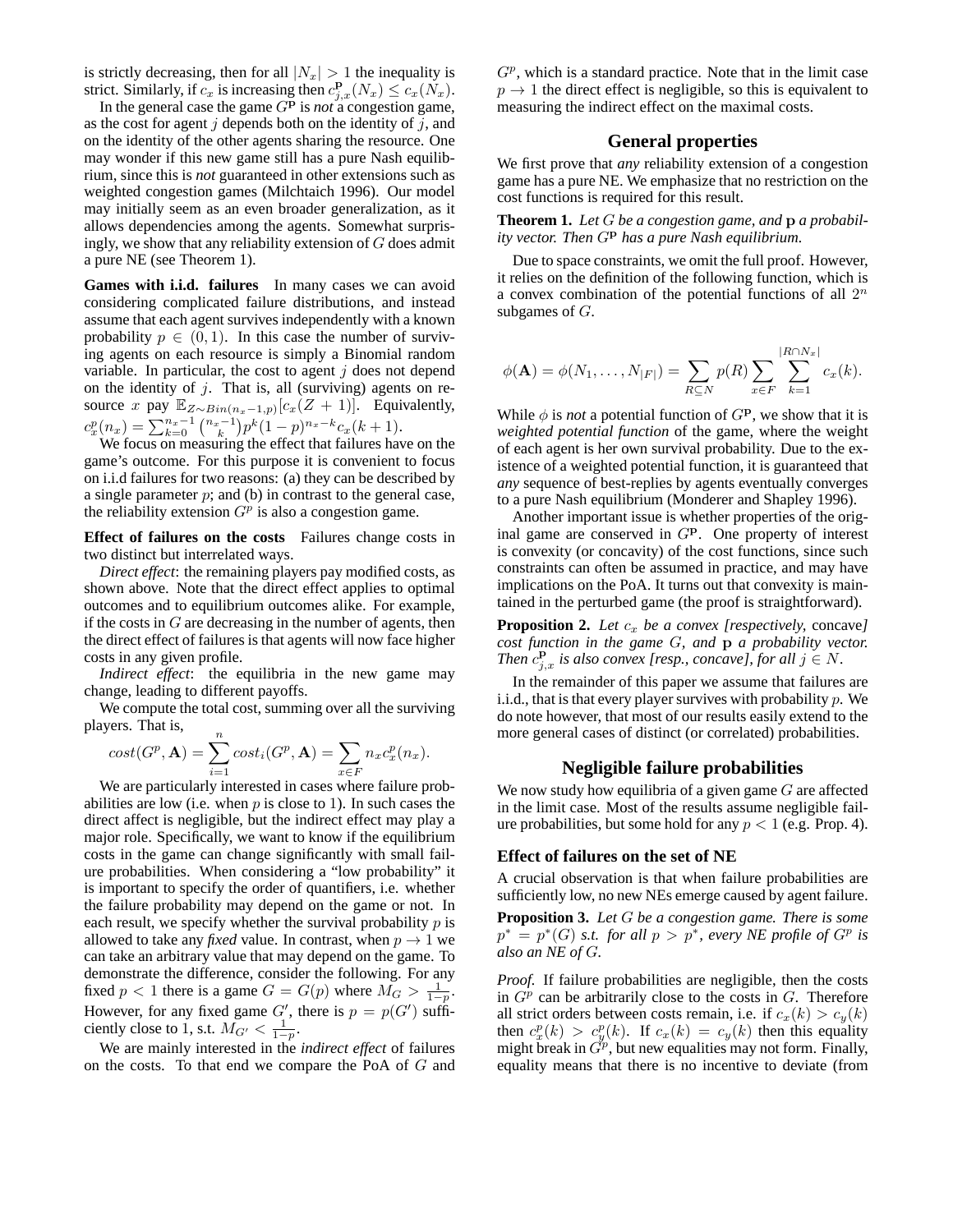one strategy to another). Since equalities can only disappear, incentives to deviate can only increase, and Nash equilibria can only dissolve. П

In contrast, the following examples demonstrate that certain NEs may dissolve even with a negligible failure probability, whether the costs are decreasing or increasing.

**Proposition 4.** *There is a RSG with decreasing costs*  $\check{G}_1$ and an NE **A** in  $\check{G}_1$ , s.t. for any survival probability  $p < 1$ , **A** is not an NE of  $\tilde{G}_1^p$ .

 $\check{G}_1$  is an RSG with  $n = 2, |F| = 2$ , and we define costs as follows.  $c_a = (M, 1)$  and  $c_b = (M + 1, M)$ , where  $M > 1$ . We can construct a similar example with increasing costs, by setting  $c_a = (1, M)$ , and  $c_b = (M, 2M)$ . Thus:

**Proposition 5.** *There is a RSG with increasing costs*  $\widehat{G}_1$  *and an NE* **A** *in*  $\widehat{G}_1$ *, s.t. for any survival probability*  $p < 1$ *,* **A** *is not an NE of*  $\widehat{G}_1^p$ .

### **Effect of failures on the PoA**

We show that if failure probabilities are small, the PoA cannot significantly increase.

**Proposition 6.** *Let* G *be a given congestion game with bounded PoA. For any*  $\varepsilon > 0$  *there is*  $p^* = p^*(G, \varepsilon)$  *s.t. for all*  $p \ge p^*$ ,  $PoA(G^p) \le PoA(G)(1+\varepsilon)$ *.* 

*Proof sketch.* We can set  $p^*$  arbitrarily close to 1. Therefore, by Prop. 3, there are no new equilibria in  $G^p$ . In particular, there are no new *bad* equilibria. Moreover, since costs are bounded, for every profile  $A$  and agent i,  $|cost_i(G^p, A) - cost_i(G, A)|$  can be made arbitrarily small. Thus there is no indirect effect, and the direct effect is negligible for sufficiently small failure probabilities. П

By Proposition 6 the PoA cannot increase due to failures. However the PoA might *decrease* due to the elimination of "bad" equilibria, and we would like to quantify this effect.

**Decreasing costs** In the RSG  $\check{G}_1$  above one of the two NEs of the game dissolved when we added (even negligible) failure probabilities. Moreover, the removed NE was the worst NE in terms of social welfare. To be precise, without failures we had that  $PoA(\check{G}_1) = M/1 = M$ , whereas with failures the unique remaining NE was optimal, i.e.  $PoA(\check{G}_1^p) = 1$ . We get the following as a corollary,

**Proposition 7.** *For any* M*, there is a RSG with decreasing costs and two players*  $\check{G}_1$  *s.t.* (*a*)  $PoA(\check{G}_1) > M$  (*i.e. it is unbounded);* and (b) for any  $p < 1$ ,  $PoA(\check{G}_1^p) = 1$ .

**Increasing costs** We next study the improvement in the PoA due to failures in games with *increasing costs*. The main result of this section is that in RSGs, i.e. symmetric singleton games, such a decrease is impossible. We first show that both symmetry and the singleton restriction are minimal. That is, if either one is relaxed, then there is an example where the PoA can improve arbitrarily.

**Proposition 8.** *For any* M*, there is a RRSG with increasing costs and three players*  $\widehat{G}_2$  *s.t.* (*a*)  $PoA(\widehat{G}_2) > M$ *; and (b)* for any  $p < 1$   $PoA(\widehat{G}_2^p) = 1$ .

**Proposition 9.** *For any* M *there is an SRTG with increasing costs and two agents*  $\hat{G}_3$  *(over the network K from Fig. 1), such that (a)*  $PoA(\widehat{G}_3) = \Omega(M)$ *; and (b) for any*  $p < 1$ *,*  $PoA(\widehat{G}_3^p) = 1.$ 

**RSGs with increasing costs** To conclude this section, we show that when costs are increasing, the PoA can neither increase nor decrease due to negligible failure probabilities – in contrast to games with decreasing costs.

**Lemma 10.** Let  $\widehat{G}$  be a RSG with increasing costs. Let  $c^* =$  $cost(\widehat{G}, \mathbf{A^*})$  *be the cost of the worst NE in*  $\widehat{G}$ *. For any*  $p < 1$ *there is another profile*  ${\bf B}$  *which is a pure NE in*  $\widehat{G}^p$ *, and* 

$$
cost(\hat{G}, \mathbf{B}) \ge c^* - R_{\hat{G}} \cdot (1 - p),
$$

*where*  $R_{\widehat{G}}$  *is a constant that depends only on*  $\widehat{G}$ *.* 

*Proof.* If  $A^*$  is an NE in  $G^p$  then we are done. Therefore assume that it is not, and thus there is an agent  $i \in N$  which gains (in  $\widehat{G}^p$ ) by moving from some resource  $a \in F$  to another  $b \in F$ . If there is more than one such deviation, then b is the strategy (resource) where  $i$  pays the lowest cost (break ties arbitrarily). Denote by  $A_1$  the outcome where i plays b instead of a, and all other agents play as in  $A_0 \equiv \overline{A}^*$ . As long as  $A_t$  is not an NE (in  $\widehat{G}^p$ ), we repeat the process until no agent wants to deviate, and denote the final profile by B. We argue that there are at most  $n$  steps until convergence.

If an agent  $i$  moves from  $a$  to  $b$  in step  $t$  then no agent will leave resource b in a future step  $t' > t$  (otherwise agent i would have had a better step at time  $t$ ). Thus there are mutually exclusive subsets  $A, B \subseteq F$  s.t. agents only move from  $A$  to  $B$ . In particular, this means that each agent moves at most once and thus there are at most  $n$  steps.

Let  $M = M_{\hat{G}}$  (a constant). We next show that for all t,  $\delta_t \equiv cost(\hat{G}, \mathbf{A}_{t-1}) - cost(\hat{G}, \mathbf{A}_t) \leq O(n^2M(1-p)).$ 

We denote by  $n_j^*$ ,  $n_j$ ,  $n'_j$  the number of agents using resource j in the profiles  $\mathbf{A}^*$ ,  $\mathbf{A}_{t-1}$  and  $\mathbf{A}_t$ , respectively. Suppose that between  $A_{t-1}$  and  $A_t$  some agent i moved from *a* to *b*. Then  $n_a^* \ge n_a = n'_a + 1$  and  $n*_b \le n_b = n'_b - 1$ . Since  $\mathbf{A}^*$  is an NE in  $\widehat{G}$ , and by monotonicity of  $c_j$ ,

$$
c_a(n_a) \le c_a(n_a^*) \le c_b(n_b^*+1) \le c_b(n_b+1) = c_b(n_b'). \tag{1}
$$

On the other hand, since i preferred b over a in  $\widehat{G}^p$ ,

$$
c_a^p(n_a) > c_b^p(n'_b).
$$
 (2)

We next bound the two expressions. Denote  $\alpha = 1 - p$ . Denote  $\Delta_a = c_a(n_a) - c_a(n_a - 1)$ , and  $\Delta_b = c_b(n'_b)$  –  $c_b(n'_b - 1)$ . There is a probability of  $p^{n_a - 1} < 1 - (n_a - 1)$  $1)\alpha + (n_a - 1)^2 \alpha^2$  that all agents on a (except i) survive. Thus w.p. of at least  $(n_a - 1)\alpha - (n_a - 1)^2 \alpha^2$  at least one agent fails. Thus

$$
c_a^p(n_a) \le c_a(n_a) - ((n_a - 1)\alpha - (n_a - 1)^2 \alpha^2) \Delta_a.
$$
 (3)

Similarly, the probability that exactly one agent fails in resource *b* is at most  $(n'_b - 1)\alpha = n_b\alpha$  (in which case the cost drops by  $\Delta_b$ ), and the probability that more than one agent fails is at most  $n_b^2 \alpha^2$  (in which case the cost drops by at most *M*). Thus  $c_b^p(n_b')^2 \ge c_b(n_b') - n_b \alpha \Delta_b - (n_b \alpha)^2 M$ .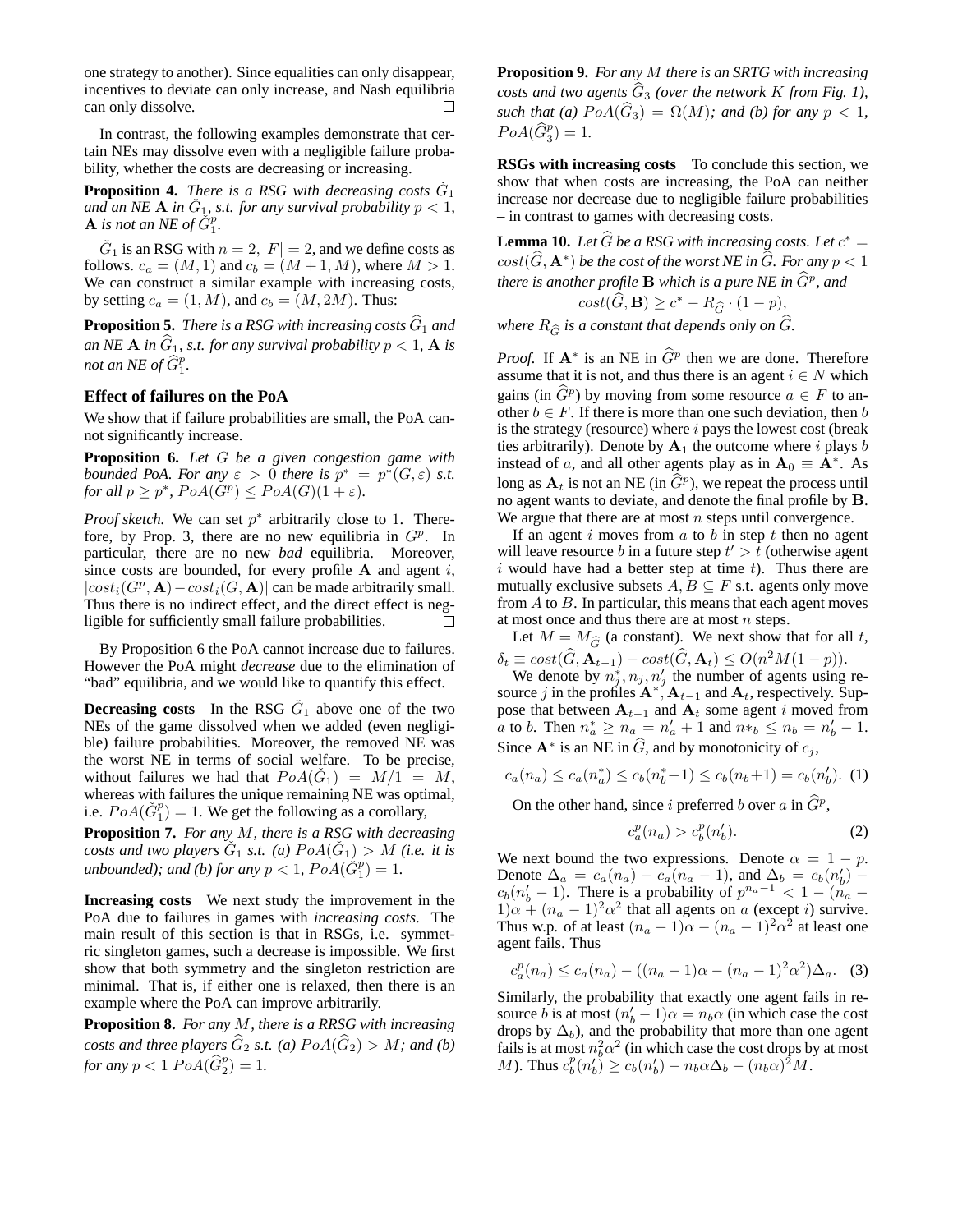By combining the last equation with Eq.  $(1)$ , $(2)$  and  $(3)$ ,  $c_a(n_a) - ((n_a - 1)\alpha - (n_a - 1)^2\alpha^2)\Delta_a \ge$  $c_b(n'_b) - n_b \alpha \Delta_b - (n_b \alpha)^2 M \ge c_a(n_a) - n_b \alpha \Delta_b - (n_b \alpha)^2 M$ Then, by rearranging terms,

$$
n_b \Delta_b + (n_b)^2 \alpha M \ge ((n_a - 1) - (n_a - 1)^2 \alpha) \Delta_a \Rightarrow
$$
  
\n
$$
n_b \Delta_b \ge (n_a - 1) \Delta_a - (n_a - 1)^2 \alpha \Delta_a - (n_b)^2 \alpha M
$$
  
\n
$$
\ge (n_a - 1) \Delta_a - 2\alpha n^2 M
$$
\n(4)

We can now bound the costs of 
$$
\mathbf{A}_{t-1}
$$
,  $\mathbf{A}_t$ .  
\n
$$
\delta_c = n_a c_a(n_a) + n_b c_b(n_b) - (n'_a c_a(n'_a) + n'_b c_b(n'_b))
$$
\n
$$
= n'_a (c_a(n_a) - c_a(n'_a)) + c_a(n_a) - n_b (c_b(n'_b) - c_b(n_b)) - c_b(n'_b)
$$
\n
$$
= (n_a - 1) \Delta_a - n_b \Delta_b + (c_a(n_a) - c_b(n'_b))
$$
\n
$$
\leq (n_a - 1) \Delta_a - n_b \Delta_b \leq 2\alpha n^2 M,
$$
 (by (1),(4))

Finally, since there are at most  $n$  steps, we get that

$$
cost(\widehat{G}, \mathbf{B}) \ge c^* - n \cdot (2\alpha n^2 M) = c^* - R_{\widehat{G}}(1 - p). \quad \Box
$$

**Proposition 11.** Let  $\widehat{G}$  be a RSG with increasing costs. Then *for any*  $\varepsilon > 0$  *there is some*  $p < 1$  *s.t. the ratio between*  $PoA(\widehat{G})$  and  $PoA(\widehat{G}^p)$  is small, i.e.

$$
PoA(\widehat{G})(1-\varepsilon) \le PoA(\widehat{G}^p) \le PoA(\widehat{G})(1+\varepsilon).
$$

*Proof sketch.* The crux of the proof is Lemma 10, showing that although *some* bad equilibria may dissolve in  $G^p$ , at least one bad equilibrium (that is  $\varepsilon/3$  close to the worst equilibrium  $\mathbf{A}^*$ ) survives if p exceeds some value  $p^*$ .

We then set  $p$  high enough so that (a) For every profile  $\mathbf{A}, \text{cost}(G^p, \mathbf{A}) \geq \text{cost}(G, \mathbf{A}) - \varepsilon/3$  (i.e. the direct effect is negligible); (b) No new equilibria emerge (i.e. Prop. 6 holds); and (c)  $p > p^*$  (i.e.  $(1-p)R_{\widehat{G}} < \varepsilon/3$ ).

Since  $OPT(\widehat{G}) > 0$ , then it is at least 1 as all costs are integers. Then by (c) and Lemma 10 there is a bad equilibrium **B** that still exists in  $G^p$ , and by (a) both  $OPT$  and the cost of **B** do not improve much in  $\widehat{G}^p$ . Thus

$$
PoA(\widehat{G}^p) = \frac{\cos t(\widehat{G}^p, \mathbf{B}^*)}{OPT(\widehat{G}^p)} \ge \frac{\cos t(\widehat{G}, \mathbf{B})(1 - \varepsilon/3)}{OPT(\widehat{G})(1 + \varepsilon/3)}
$$
  
\n
$$
\ge \frac{\cos t(\widehat{G}, \mathbf{A}^*)(1 - \varepsilon/3)(1 - \varepsilon/3)}{OPT(\widehat{G})(1 + \varepsilon/3)}
$$
  
\n
$$
= PoA(\widehat{G})\frac{(1 - \varepsilon/3)^2}{1 + \varepsilon/3} \ge PoA(\widehat{G})(1 - \varepsilon).
$$
  
\nThe upper bound follows directly from (b).

The upper bound follows directly from (b).

### **Fixed failure probabilities**

In this section we assume that there is some fixed survival probability p, whereas the parameters of the game may vary. Interestingly, it turns out that fixing the probability before the game is defined (i.e. changing the order of quantifiers) is highly significant, and some results are very different from the ones in the previous section. Recall for example that when  $p \to 1$ , it was impossible to introduce new NEs to a game via failures. However this is no longer true when  $p$  is fixed (even if small), and the costs may significantly vary.<sup>2</sup>

### **Effect of failure on the set of NEs**

While some NEs may disappear, no new NEs can emerge in a symmetric game with decreasing costs.

**Proposition 12.** Let  $\tilde{G}$  be a symmetric game with decreas*ing costs, and let*  $p < 1$ *. Then*  $\tilde{G}^p$  *does not admit new Nash equilibria.*

However, symmetry turns out to be a minimal requirement. Note that the game  $\check{G}_2$  depends on the value of  $\overline{p}$ .

**Proposition 13.** *For any*  $p < 1$  *there is a RRSG with two* agents and decreasing costs  $\check{G}_2$  s.t.  $\check{G}_2^p$  has new NEs.

As for games with *increasing costs*, they can behave quite differently from games with decreasing costs when there are fixed failure probabilities (even small ones). In particular, new NEs may emerge even in symmetric games.

**Proposition 14.** *For any* p < 1*, there is a RSG with increas*ing costs  $\widehat{G}_4$ , such that  $\widehat{G}_4^p$  has new NEs.

*Example.* The game  $\hat{G}_4$  has two resources  $\{a, b\}$  and n agents. a always costs  $M > 1$ . b costs 1, unless everybody select it, and then it costs  $R > M$ .

#### **Effect on the PoA – Games with decreasing costs**

It is quite clear that with significant failure probabilities, the social cost of playing some NE in a game may increase. However since the cost of OPT may also increase, it is not clear how the PoA is affected. The following examples show that PoA can increase as well – in contrast to the result we had when failure probabilities are negligible.

**Proposition 15.** *For any*  $M$  *and any*  $p < 1$ *, there is a RRSG*  $\check{G}_2$  *with three players s.t.* (a)  $PoA(\check{G}_2) = 1$ *; and*  $PoA(\check{G}_2^p) > M.$ 

That is, in asymmetric games we can get an unbounded increase in the PoA (in fact,  $\check{G}_2$  is the same game used in Prop. 13). When  $\check{G}$  is symmetric, there is a tight bound on the PoA – and thus on the maximal increase in the PoA.

**Proposition 16.** Let  $\tilde{G}$  be a symmetric game with decreas- $\frac{1}{2}$  *ing* costs. For any  $p \leq 1$  *it holds that*  $PoA(\check{G}^p) \leq$  $(1-p)^{1-n}$ .

**Proposition 17.** *For any*  $p < 1$ *, any n, and any*  $\varepsilon > 0$ *, there* is a RSG with decreasing costs  $\check{G}_3$  s.t. (a)  $PoA(\check{G}_3) = 1$ ; *and (b)*  $PoA(\check{G}_3^p) \ge (1-p)^{1-n} - \varepsilon$ *.* 

*Example*. The game  $\check{G}_3$  contains *n* players and 2 resources with the following costs:  $c_a = (M, 1, 1, \ldots, 1)$ , and  $c_b =$  $(R, ..., R, R, 1)$ , where  $R = \frac{M - p^{n-1}}{1 - p^{n-1}}$ .

The bound of  $(1 - p)^{1-n}$  is somewhat counter-intuitive. For a fixed game  $\tilde{G}$ , we know that increasing the survival probability p eventually means that the PoA cannot increase (much). It therefore seems reasonable to assume that this effect is "monotone", i.e. that as  $p$  grows, then the maximal ratio  $\frac{PoA(\check{G}^p)}{PoA(\check{G})}$  becomes smaller and smaller. However, the converse is true: While for small  $p$  the ratio is also small, as  $p$  grows we can find examples where this ratio becomes larger and larger.

 $2^2$ To see these contrasts more clearly, the reader is advised to look at Tables 1, 2 and 3 in the last section.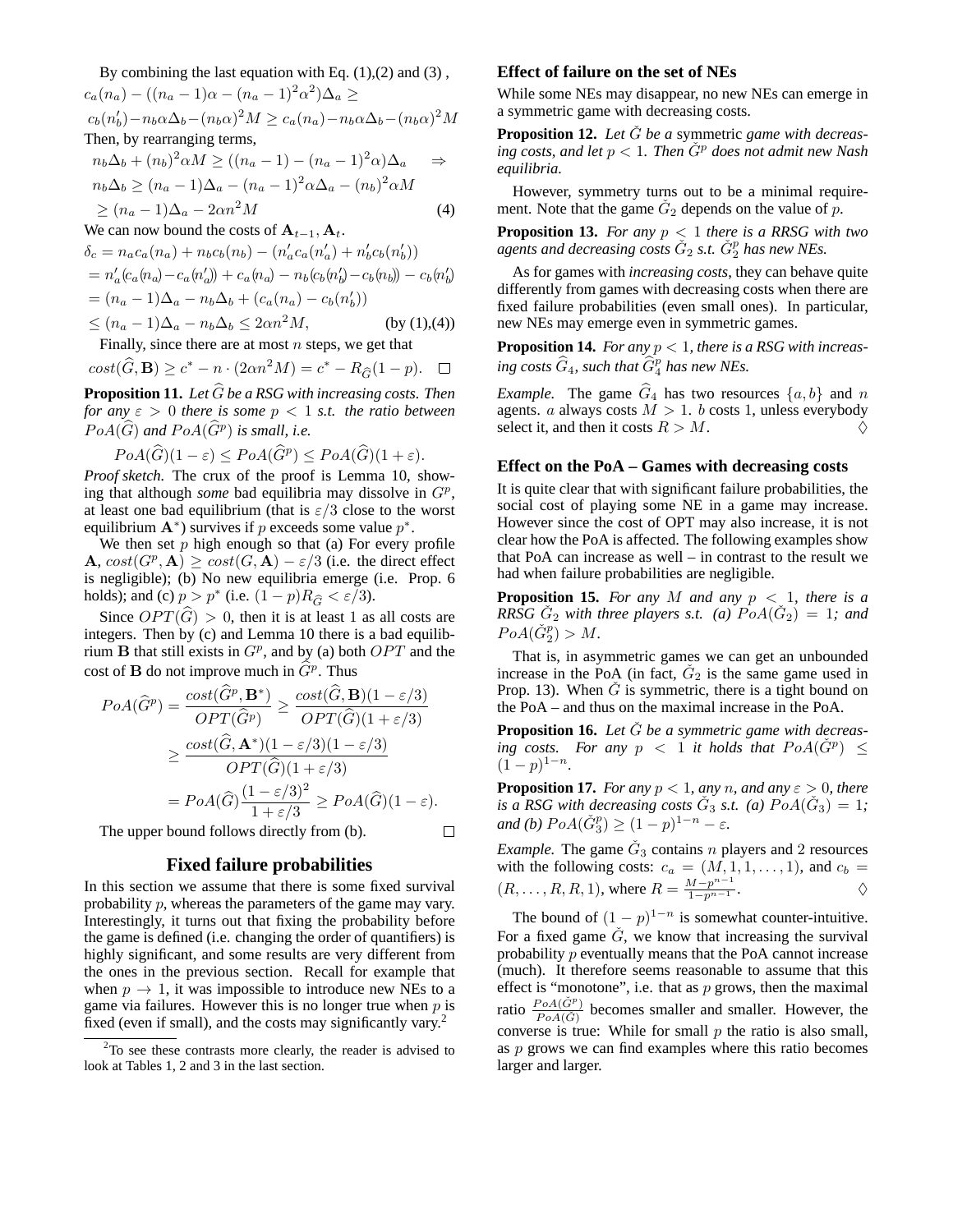| Decreasing       | NE may   |        | NE may emerge |                  |          |         |  |
|------------------|----------|--------|---------------|------------------|----------|---------|--|
| costs            | dissolve |        | symmetric     |                  | any game |         |  |
| p<1              | ves      | 仆)     | no            | (P. 12)          | yes      | (P. 13) |  |
|                  | yes      | (P, 4) | no            | (1, 4)           | no       | (P. 3)  |  |
| increasing costs |          |        |               |                  |          |         |  |
| p<1              | yes      | ገት )   | yes           | (P. 14)          | yes      | ⇒)      |  |
|                  | ves      | (P, 5) | no            | $\left( \right)$ | no       | (P. 3)  |  |

Table 1: The table describes how NEs in  $G<sup>p</sup>$  may differ from those in  $G$ . "yes" means that there is an example where the described effect occurs. P. # refers to Proposition #.

Another interesting implication is that the PoA of  $\check{G}^p$  is bounded, whereas this is not true for games without failures. Some insight might be gain by the following explanation. The cost of the worst equilibrium can sharply increase for any probability. However, for low  $p$  a high increase must entail that the *optimal cost* is also increasing, thereby limiting the maximal ratio between the two.

## **Effect on the PoA – Games with increasing costs**

**Lemma 18.** *For any RSG with increasing costs*  $\widehat{G}$ , 1  $\leq$  $PoA(G) \leq n$ .

In particular, the lemma entails that the PoA of  $\widehat{G}$  can never decrease or increase by a factor of more than n.

**Bounds on the increase in PoA** By properly setting the parameters of the game  $\hat{G}_4$  (from Prop. 14), we get:

**Proposition 19.** *For any*  $p < 1$ *, any*  $\varepsilon > 0$  *and any number of players n, there is a RSG with increasing costs*  $\widehat{G}_4$ *, s.t.* (a)  $PoA(\widehat{G}_4) = 1$ ; and (b)  $PoA(\widehat{G}_4^p) > n - \varepsilon$ .

If we either relax the symmetry constraint, or allow more complex strategies than singletons, then the PoA may increase by an unbounded factor (examples omitted).

**Proposition 20.** *For any*  $\frac{1}{2}$  < *p* < 1 *and any constant M*, *there is a RRSG with increasing costs and three players*  $G_5$ *s.t.* (a)  $PoA(\widehat{G}_5) = 1$ ; and (b)  $PoA(\widehat{G}_5^p) > M$ .

**Proposition 21.** *For any*  $p < 1$  *and* M, *there is a SRTG*  $\widehat{G}_6$ *with increasing costs and four players s.t.* (a)  $PoA(\widehat{G}_6)$  = 1*;* and (b)  $PoA(\widehat{G}_6^p) > M$ .

*Example.* Set *R* s.t.  $R > 2M/p^3$  and  $\frac{R}{R+7} > p$  (for  $p > \frac{1}{2}$ ). Consider the SRTG network  $K$  from Figure 1, with the costs as follows.  $c_{(x,y)} = (1, 1, 1, R+8)$ , and the cost of the other four edges is  $(1, 1, R + 5, R + 5)$ .

**Bounds on lowering the PoA** Prop. 9 shows that failures can trigger an unbounded improvement in the PoA in routing games, even if they are symmetric. Our last result concludes that with fixed failure probabilities even the PoA of RSGs can improve, although not by an unbounded factor.

**Proposition 22.** *Suppose*  $1 > p > \frac{1}{2}$ *. There exists a family of RSG (with*  $n = 2, 3, 4, \ldots$  *agents) with increasing costs*  $\widehat{G}_7$ , s.t. (a)  $PoA(\widehat{G}_7) = \Omega(n)$ ; and (b)  $PoA(\widehat{G}_7^p) = O(1)$ .

| Dec.  | Max. decrease | Maximal increase in PoA   |                |  |  |
|-------|---------------|---------------------------|----------------|--|--|
| costs | in PoA        | symmetric                 | other          |  |  |
|       | UB<br>(P, 7)  | $(-p)^{1-n}$<br>/*)       | UB.<br>(P. 15) |  |  |
|       | UВ            | $\leftrightarrow$<br>none | none $(P, 6)$  |  |  |

Table 2: The table describes the bounds on the maximal ratio between  $PoA(\check{G}^p)$  and  $PoA(\check{G})$ . "none" means there is no change, or effect is negligible. "UB" means the change is unbounded in terms of p and n.  $(* by P. 17 and P. 16)$ 

| Inc.                    | Maximal increase in PoA            |                        |                       |  |  |  |  |  |
|-------------------------|------------------------------------|------------------------|-----------------------|--|--|--|--|--|
| costs                   | <b>RSG</b>                         | symmetric              | other                 |  |  |  |  |  |
| p<1                     | (P. 19, L. 18)<br>$\boldsymbol{n}$ | - UB<br>(P. 21)        | UB<br>(P. 20)         |  |  |  |  |  |
| $\rightarrow$ 1         | $(\Leftarrow)$<br>none             | $(\Leftarrow)$<br>none | (P, 6)<br>none        |  |  |  |  |  |
| Maximal decrease in PoA |                                    |                        |                       |  |  |  |  |  |
| p<1                     | $\Theta(n)$ (P. 22, L. 18)         | UB<br>(P. 9)           | UB<br>$(\Rightarrow)$ |  |  |  |  |  |
| $\rightarrow 1$         | none $(P. 11)$                     | UB<br>(P, 9)           | UB                    |  |  |  |  |  |

Table 3: (see caption of Table 2).

### **Discussion**

Two particular conclusions can be drawn from our results. First, failures may completely alter the outcome of the game, even if they occur with a very low probability. Thus they must be taken into account in the analysis of many realistic scenarios. Second, some limited level of noise (in the form of failures) can actually contribute to the participating players, by eliminating bad equilibria. Two notable examples for this are Prop. 7 showing an unbounded improvement in the social cost; and Prop. 16 showing an upper bound on the PoA of whole family of games, where no such bound exists for games without failures.

**Concavity and convexity** In many realistic games we can assume that marginal costs are increasing or decreasing. We have shown that this property does not change when failures occur. However concavity/convexity can potentially limit the PoA or the ratio by which the PoA changes due to failures. We note that all our results for the limit case hold regardless of convexity or concavity. However, some examples in the latter section make use of particular cost functions. We leave it as an open question whether convex/concave examples can be constructed in each case.

**Future Work** Many questions are left open for future research. These include understanding the effect of failures on the *best Nash equilibria* (e.g. by studying the Price of Stability); focusing on particular interesting families of cost functions; and bounding the rate of convergence of various game dynamics. We also believe that with strictly monotone cost functions (and in particular convex or concave families) some of our results may change.

An important future goal is to leverage our current knowledge on uncertainty in congestion games in various models, to prompt the design of better *mechanisms*. That is, to intelligently manipulate the reliability of the connections or the information players have on the number of survivors, so as to benefit the society by eliminating unwanted equilibria.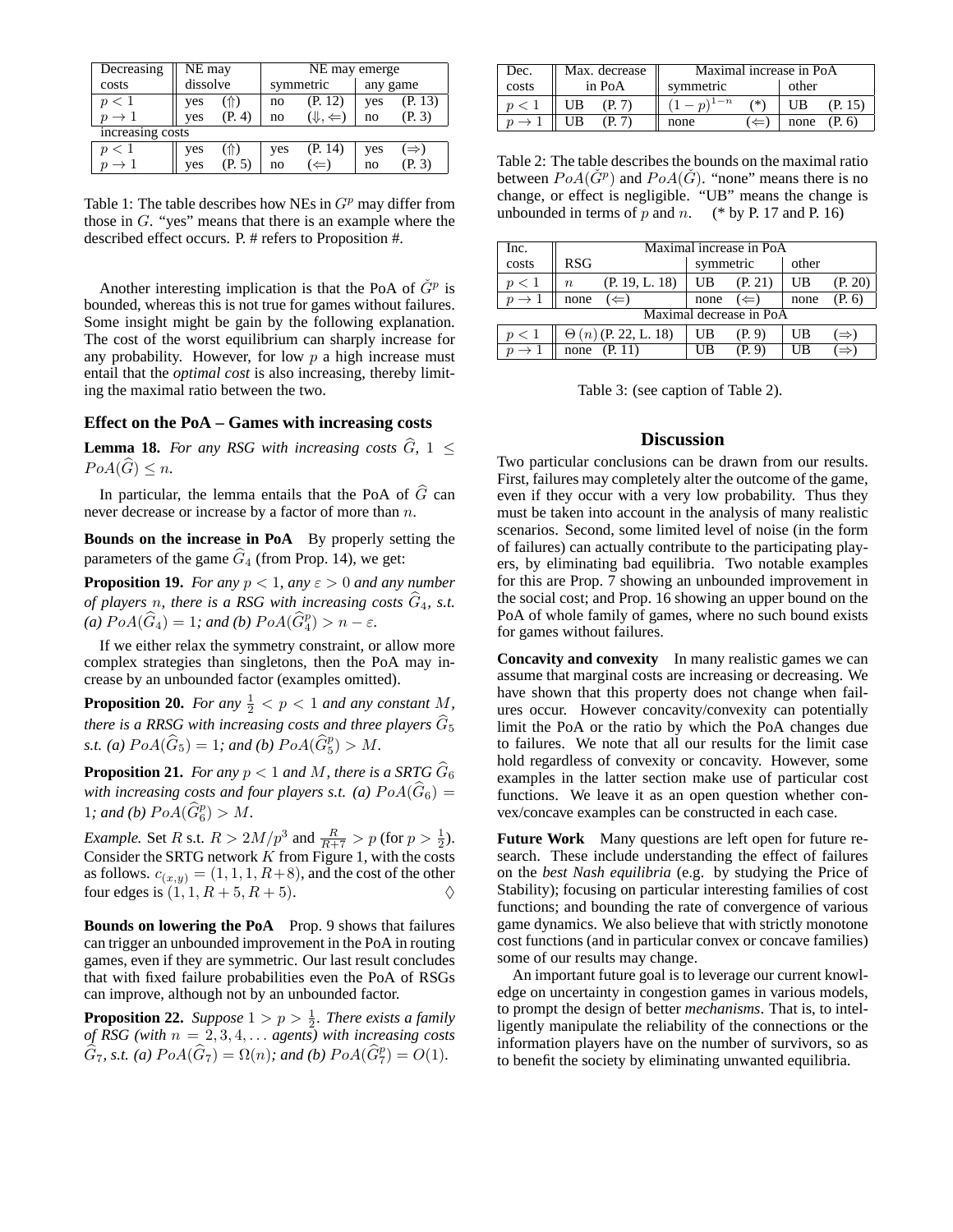## **References**

Anshelevich, E.; Dasgupta, A.; Kleinberg, J.; Tardos, E.; Wexler, T.; and Roughgarden, T. 2004. The price of stability for network design with fair cost allocation. In *Proceedings of the 45th Annual IEEE Symposium on Foundations of Computer Science*, FOCS '04, 295–304.

Ashlagi, I.; Monderer, D.; and Tennenholtz, M. 2007. Learning equilibrium in resource selection games. In *Proceedings of the 21st National Conference on Artificial Intelligence*, AAAI '07, 18–23.

Ashlagi, I.; Tennenholtz, M.; and Zohar, A. 2010. Competing schedulers. In *Proceedings of the 24th National Conference on Artificial Intelligence*, AAAI '10, 691–696.

Bachrach, Y.; Meir, R.; Feldman, M.; and Tennenholtz, M. 2011. Solving cooperative reliability games. In *Proceedings of the 9th Conference on Uncertainty in Artificial Intelligence*, UAI '11, 27–34.

Balcan, M.-F.; Blum, A.; and Mansour, Y. 2009. The price of uncertainty. In *Proceedings of the 10th ACM conference on Electronic commerce*, EC '09, 285–294.

Christodoulou, G., and Koutsoupias, E. 2005. The price of anarchy of finite congestion games. In *Proceedings of the 37th annual ACM symposium on Theory of computing*, STOC '05, 67–73.

Fabrikant, A.; Papadimitriou, C.; and Talwar, K. 2004. The complexity of pure nash equilibria. In *Proceedings of the 36th annual ACM symposium on Theory of computing*, STOC '04, 604–612.

Hayrapetyan, A.; Tardos, É.; and Wexler, T.  $2006$ . The effect of collusion in congestion games. In *Proceedings of the 38th annual ACM symposium on Theory of computing*, STOC '06, 89–98.

Ieong, S.; McGrew, R.; Nudelman, E.; Shoham, Y.; and Sun, Q. 2005. Fast and compact: A simple class of congestion games. In *Proceedings of the 19th National Conference on Artificial Intelligence*, volume 20 of *AAAI '05*, 489.

Kunniyur, S., and Srikant, R. 2003. End-to-end congestion control schemes: Utility functions, random losses and ecn marks. *Networking, IEEE/ACM Transactions on* 11(5):689– 702.

Messner, M., and Polborn, M. K. 2002. Robust political equilibria under plurality and runoff rule. Mimeo, Bocconi University.

Milchtaich, I. 1996. Congestion games with playerspecific payoff functions. *Games and Economic Behavior* 13(1):111–124.

Monderer, D., and Shapley, L. S. 1996. Potential games. *Games and Economic Behavior* 14(1):124–143.

Penn, M.; Polukarov, M.; and Tennenholtz, M. 2009. Congestion games with load-dependent failures: Identical resources. *Games and Economic Behavior* 67(1):156 – 173.

Penn, M.; Polukarov, M.; and Tennenholtz, M. 2011. Congestion games with failures. *Discrete Applied Mathematics*  $159(15):1508 - 1525.$ 

Rosenthal, R. 1973. A class of games possessing purestrategy nash equilibria. *International Journal of Game Theory* 2:65–67.

Roughgarden, T., and Tardos, E. 2004. Bounding the inefficiency of equilibria in nonatomic congestion games. *Games and Economic Behavior* 47(2):389 – 403.

Suri, S.; Tóth, C.; and Zhou, Y. 2007. Selfish load balancing and atomic congestion games. *Algorithmica* 47(1):79–96.

Vöcking, B. 2007. Selfish load balancing. In Nisan, N.; Roughgarden, T.; Tardos, É.; and Vazirani, V., eds., *Algorithmic Game Theory*. Cambridge University Press. chapter 20, 517–542.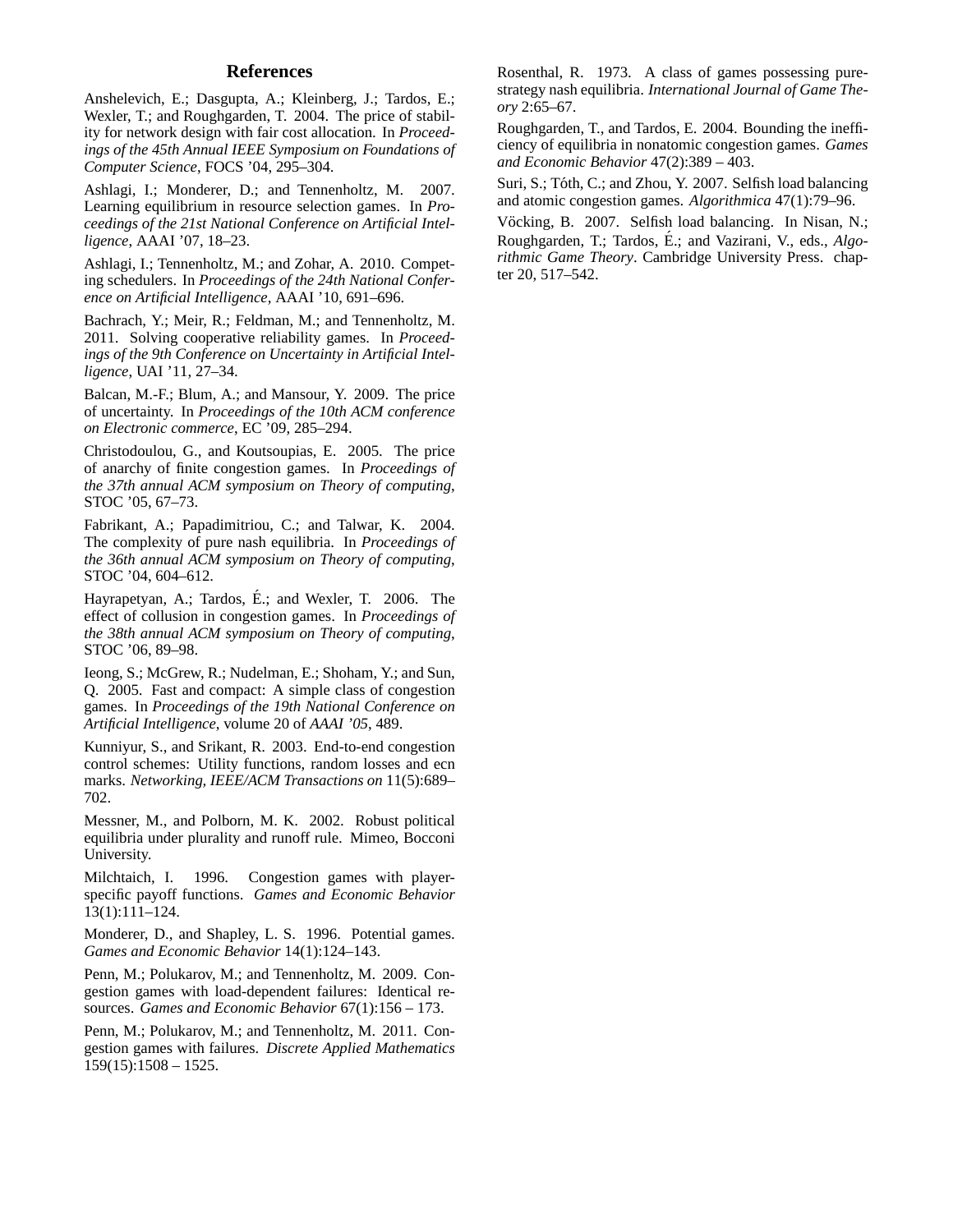## **Proofs: General properties**

THEOREM 1. *Let* G *be a congestion game, and* p *a probability vector. Then* G<sup>p</sup> *has a pure Nash equilibrium. Moreover, any sequence of best-responses by players must converge in a finite number of steps.*

*Proof.* Consider a fixed profile **A**. Denote by  $N_x \subseteq N$  the set of agents that select resource x in **A**.

We define the following function, which is a convex combination of the potential functions of all  $2^n$  subgames of  $G$ .

$$
\phi(\mathbf{A}) = \phi(N_1, ..., N_m) = \sum_{R \subseteq N} p(R) \sum_{x \in F} \sum_{k=1}^{|R \cap N_x|} c_x(k).
$$

We argue that  $\phi(\cdot)$  is a weighted potential function. More precisely, that for any agent j moving from resource a to b, the change in  $\phi$  is exactly the change in the cost of agent j, multiplied by  $p_j$ .

For any subsets  $T \subseteq R \subseteq \overline{N}$ , let  $p(T: R) = \sum_{S \subseteq N \setminus R} p(T \cup S)$  denote the probability that from all agents in R, exactly the agents of  $T$  survive.

Let  $\mathbf{A}'$ , s.t.  $N'_a = N_a \setminus \{j\}$ , and  $N'_b = N_b \cup \{j\}$  (all other agents and resources are unchanged). We first compute the change in  $j$ 's cost.

$$
\delta_j(\mathbf{A}, \mathbf{A}') = cost_j(G^{\mathbf{p}}, \mathbf{A}) - cost_j(G^{\mathbf{p}}, \mathbf{A}') = c_{j,b}^p(N'_b) - c_{j,a}^p(N_a)
$$
  
= 
$$
\sum_{S \subseteq N'_b \setminus \{j\}} p(S \cup \{j\} : N'_b \setminus \{j\} | j)c_b(|S| + 1) - \sum_{T \subseteq N_a \setminus \{j\}} p(T \cup \{j\} : N_a \setminus \{j\} | j)c_b(|T| + 1)
$$
  
= 
$$
\sum_{S \subseteq N_b} p(S \cup \{j\} : N_b | j)c_b(|S| + 1) - \sum_{T \subseteq N'_a} p(T \cup \{j\} : N'_a | j)c_b(|T| + 1).
$$

Next, we compute the difference in  $\phi$ . Denote  $N' = N \setminus \{j\}$ .

$$
\phi(\mathbf{A}') - \phi(\mathbf{A}) = \sum_{R \subseteq N} p(R) \left( \sum_{x \in F} \sum_{k=0}^{|R \cap N_x'|} c_x(k) - \sum_{x \in F} \sum_{k=0}^{|R \cap N_x'|} c_x(k) \right)
$$
\n
$$
= \sum_{R \subseteq N} p(R) \left( \sum_{k=0}^{|R \cap N_x'|} c_a(k) - \sum_{k=0}^{|R \cap N_x'|} c_a(k) + \sum_{k=0}^{|R \cap N_y'|} c_b(k) - \sum_{k=0}^{|R \cap N_y'|} c_b(k) \right)
$$
\n
$$
= p_j \sum_{R \subseteq N'} p(R: N' | j) \left( \sum_{k=0}^{|R \cap N_x'|} c_a(k) - \sum_{k=0}^{|R \cap N_x|} c_a(k+1) + \sum_{k=0}^{|R \cap N_y'|} c_b(k+1) - \sum_{k=0}^{|R \cap N_y|} c_b(k) \right)
$$
\n
$$
+ (1 - p_j) \sum_{R \subseteq N'} p(R: N' | \neg j) \left( \sum_{k=0}^{|R \cap N_x'|} c_a(k) - \sum_{k=0}^{|R \cap N_x|} c_a(k) + \sum_{k=0}^{|R \cap N_y'|} c_b(k) - \sum_{k=0}^{|R \cap N_y'|} c_b(k) \right)
$$
\n
$$
= p_j \sum_{R \subseteq N'} p(R: N' | j) \left( \sum_{k=0}^{|R \cap N_x'|} c_a(k) - \sum_{k=0}^{|R \cap N_x|} c_a(k+1) + \sum_{k=0}^{|R \cap N_y'|} c_b(k+1) - \sum_{k=0}^{|R \cap N_y|} c_b(k) \right)
$$
\n
$$
+ p_j \left( \sum_{T \subseteq N_x'} p(T \cup \{j\} : N'_a | j) \left( \sum_{k=0}^{|S|} c_a(k) - \sum_{k=0}^{|S|} c_a(k+1) \right) \right)
$$
\n
$$
= p_j \left( - \sum_{T \subseteq N_x'} p(T \cup \{j\} : N'_a | j) c_a(|T| + 1) + \sum_{S \subseteq N_b} p(S \cup \{j\} : N_b | j) c_b(|R| + 1) \right)
$$
\n
$$
= p_j \cdot \delta_j(\mathbf{A
$$

A weighted potential function is a special case of an ordinal potential. Therefore, GP has the *Finite Improvement Property*. In other words, any sequence of best-responses converges to a pure Nash equilibrium.

For the non-singleton case we need to replace resources a and b with sets  $A, B \subseteq F$  (summing over the cost of all resources in the set). $\Box$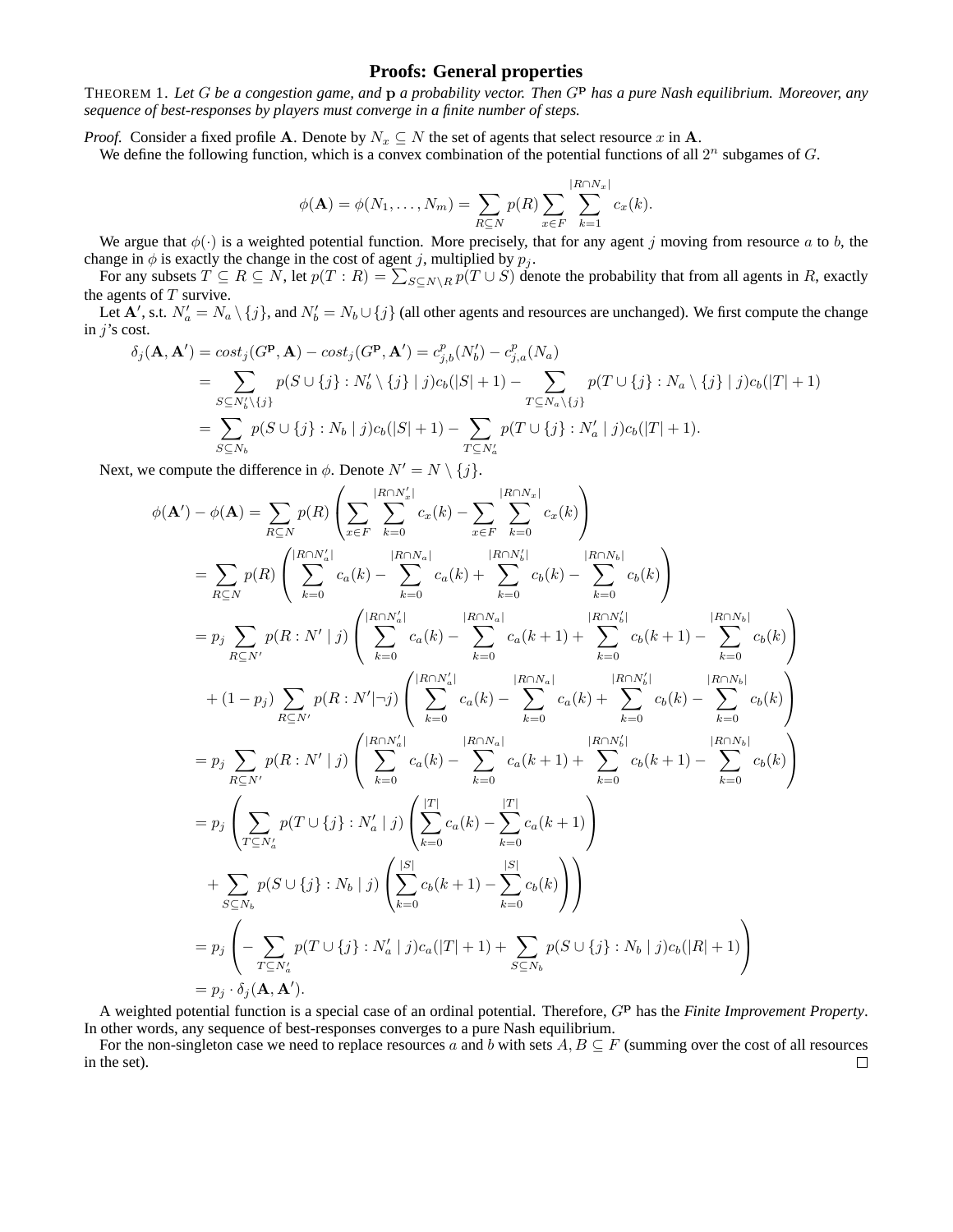## **Proofs: Negligible failure probabilities**

PROPOSITION 4. *There is a RSG with decreasing costs*  $\check{G}_1$  and an NE **A** in  $\check{G}_1$ , s.t. for any survival probability  $p < 1$ , **A** is *not an NE of*  $\check{G}_1^p$ .

*Example.*  $\check{G}_1$  is an RSG with  $n = 2, m = 2$ , and we define costs as follows.  $c_a = (M, 1)$  and  $c_b = (M + 1, M)$ , where  $M > 1$ . Note that  $\check{G}_1$  admits two Nash equilibria, where both players select either resource a or b. Now, for any  $p < 1$ , the profile  $\mathbf{A} = (b, b)$  is no longer an equilibrium in  $\check{G}_1^p$  (as its new cost is slightly over M).

PROPOSITION 5. *There is a RSG with increasing costs*  $\hat{G}_1$  *and an NE* **A** *in*  $\hat{G}_1$ *, s.t. for any survival probability*  $p < 1$ *,* **A** *is not an NE of*  $\widehat{G}_1^p$ .

*Example.* We still use two agents and two resources. Costs are defined as  $c_a = (1, M)$ , and  $c_b = (M, 2M)$ . It is not hard to verify that both profiles  $(a, a)$  and  $(b, b)$  are NE in  $\widehat{G}_1$ , but for any  $p < 1$ ,  $\widehat{G}_1^p$  has a unique NE.

**PROPOSITION 6.** Let G be a given congestion game with bounded PoA. For any  $\varepsilon > 0$  there is  $p^* = p^*(G, \varepsilon)$  s.t. for all  $p \geq p^*$ ,  $PoA(G^p) \leq PoA(G)(1+\varepsilon)$ .

*Proof.* We can set  $p^*$  arbitrarily close to 1. Therefore, by Lemma 3, there are no new equilibria in  $G^p$ . Moreover, for every profile  $\mathbf{A}, |c_i^p(\mathbf{A}) - c_i(\mathbf{A})| \le \frac{\varepsilon}{3n}$ . This is possible since costs are bounded. In particular,  $|cost(G, \mathbf{A}) - cost(G^p, \mathbf{A})| \le \varepsilon/3$ . Since  $OPT(G) \geq 1$ , we have that  $OPT(G^p) \geq OPT(G) - \varepsilon/3 \geq OPT(G)(1 - \varepsilon/3)$ . Let  $\mathbf{A}^*, \mathbf{B}^*$  be the worst NE in G

and  $G^p$ , respectively. We similarly have that  $cost(G^p, \mathbf{A}^*) \leq cost(G, \mathbf{A}^*) + \varepsilon/3 \leq cost(G, \mathbf{A}^*)(1 + \varepsilon/3)$ . Finally,

$$
PoA(G^{p}) = \frac{cost(G^{p}, \mathbf{B}^{*})}{OPT(G^{p})} \le \frac{cost(G, \mathbf{B}^{*})(1+\varepsilon/3)}{OPT(G)(1-\varepsilon/3)} \le \frac{cost(G, \mathbf{A}^{*})(1+\varepsilon/3)}{OPT(G)(1-\varepsilon/3)}
$$

$$
= PoA(G)\left(\frac{1+\varepsilon/3}{1-\varepsilon/3}\right) \le PoA(G)(1+\varepsilon).
$$

where the second inequality is since  $\mathbf{B}^*$  is also a NE in G.

### **Increasing costs**

PROPOSITION 8. For any M, there is a RRSG with increasing costs and three players  $\widehat{G}_2$  s.t. (a)  $PoA(\widehat{G}_2) > M$ ; and (b) for  $\langle \textit{any} \rangle p < 1 \rangle PoA(\widehat{G}_2^p) = 1.$ 

*Example.*  $\hat{G}_2$  is an RSG with three resources  $\{a, b, c\}$  and three agents. The costs are  $c_a = (2, 2M, 2M)$ , and  $c_x = (1, 2M, 2M)$ for  $x \in \{b, c\}$ . Agents 1 and 2 are restricted to  $\{a, b\}$ . The optimal profile, which is also an NE, there is one agent on each resource, and the total payment is  $2 + 1 + 1 = 4$ . There is also a bad NE  $(a, a, b)$ , with a total social cost of  $4M + 1$ , thus  $PoA(G_2) > M$ .

For any  $p < 1$ , only the optimal NE  $(a, b, c)$  remains in  $\widehat{G}_2^p$ , and thus  $PoA(\widehat{G}_2^p) = 1$ . By increasing M, the ratio between the PoAs is unbounded.

That is, for general symmetric games (even SRTG), the PoA is unbounded. Moreover, failures can eliminate all bad equlibria. PROPOSITION 9. *For every* M there is an SRTG  $\hat{G}_3$  with increasing costs and two agents, such that (a)  $PoA(\hat{G}_3) = \Omega(M)$ 

*(i.e. it is unbounded); (b) for any*  $p < 1$ ,  $PoA(\widehat{G}_3^p) = 1$ .

*Example.* Consider the network K from Figure 1. We set the costs as follows.  $c_{(x,y)} = (1, M)$ , and the cost for any other edge is  $(1, M + 1)$ .

The optimal profile is  $(A_1, A_2)$ , where each agent pays 2. However there is an NE  $B = (B_1, B_2)$ , where each agent pays  $1 + M + 1 = M + 2$ . By deviating the agent will still pay  $M + 2$ , so this is in deed an NE. Now, for any  $p < 1$  we get:  $c_{(x,y)}^p = (1, pM + (1-p))$ , whereas the cost of other edges is now  $(1, p(1 + M) + (1-p))$ . Therefore in **B** each agent pays  $2 + pM + (1 - p) > 1 + p + pM + (1 - p) = 1 + p(1 + M) + (1 - p)$ , which is the cost of switching to A. Thus **A** is the only NE in  $\widehat{G}_3^p$ . And the contract of the contract of the contract of the contract of the contract of the contract of the contract of the contract of the contract of the contract of the contract of the contract of the contract of the con

PROPOSITION 11. Let  $\hat{G}$  be a RSG with increasing costs. Then for any  $\varepsilon > 0$  there is some  $p < 1$  s.t. the ratio between  $PoA(\widehat{G})$  and  $PoA(\widehat{G}^p)$  is small, i.e.

$$
PoA(\widehat{G})(1-\varepsilon) \le PoA(\widehat{G}^p) \le PoA(\widehat{G})(1+\varepsilon).
$$

 $\Box$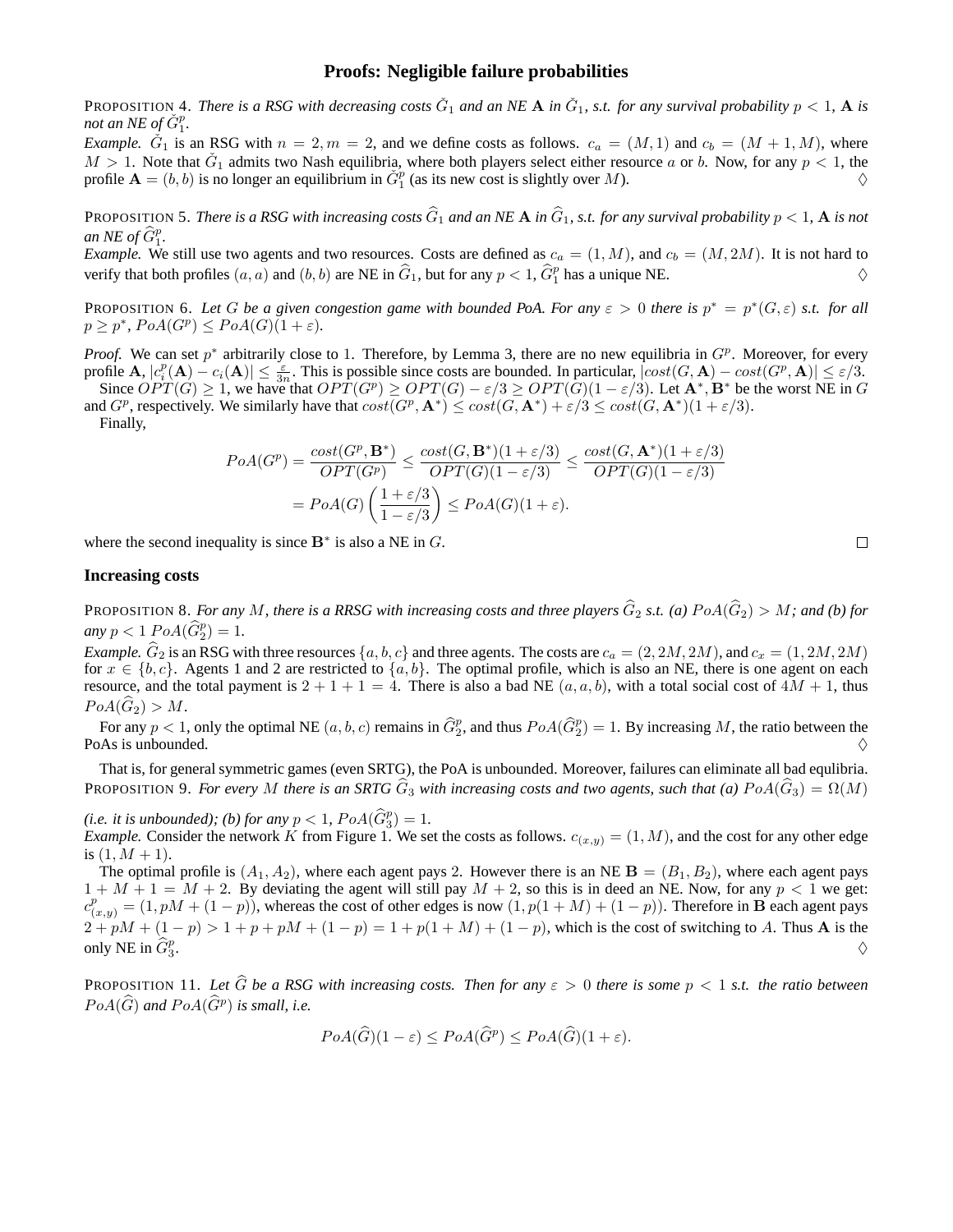*Proof.* We set p high enough so that (a) for every profile  $\mathbf{A}$ ,  $c(\mathbf{A}) \ge c^p(\mathbf{A}) \ge c(\mathbf{A}) - \varepsilon/3$  (i.e. the direct effect is negligible); (b)  $p > (1 - \frac{1}{M_G})^{1/n}$  (i.e. no new NEs by Proposition 3); and (c)  $(1 - p)R_G < \varepsilon/3$ .

Note that there are no new NEs in  $\widehat{G}^p$ , and let  $\mathbf{B}^*$  be the worst NE in  $\widehat{G}^p$ . Thus  $B^*$  is also an NE in  $\widehat{G}$ . Since  $OPT(\widehat{G}) > 0$ , then it is at least 1 since all costs are integers.

$$
PoA(\widehat{G}^{p}) = \frac{\cos t(\widehat{G}^{p}, \mathbf{B}^{*})}{OPT(\widehat{G}^{p})} \geq \frac{\cos t(\widehat{G}^{p}, \mathbf{B}^{*})}{OPT(\widehat{G}^{p})} \geq \frac{\cos t(\widehat{G}^{p}, \mathbf{B})}{OPT(\widehat{G}^{p})}
$$
  
\n
$$
\geq \frac{\cos t(\widehat{G}, \mathbf{B})(1-\varepsilon/3)}{OPT(\widehat{G})(1+\varepsilon/3)} \geq \frac{(\cos t(\widehat{G}, \mathbf{A}^{*}) - (1-p)R_{G})(1-\varepsilon/3)}{OPT(\widehat{G})(1+\varepsilon/3)}
$$
  
\n
$$
\geq \frac{(\cos t(\widehat{G}, \mathbf{A}^{*}) - \varepsilon/3)(1-\varepsilon/3)}{OPT(\widehat{G})(1+\varepsilon/3)} \geq \frac{(\cos t(\widehat{G}, \mathbf{A}^{*}))(1-\varepsilon/3)(1-\varepsilon/3)}{OPT(\widehat{G})(1+\varepsilon/3)}
$$
  
\n
$$
= PoA(\widehat{G})\frac{(1-\varepsilon/3)^{2}}{1+\varepsilon/3} = PoA(\widehat{G})\frac{1-2\varepsilon/3+(\varepsilon/3)^{2}}{1+\varepsilon/3} \geq PoA(\widehat{G})(1-\varepsilon).
$$

The other direction follows directly from Proposition 6.

## **Proofs: Fixed failure probabilities**

## **Decreasing costs**

PROPOSITION 12. Let  $\check{G}$  be a symmetric game with decreasing costs, and let  $p < 1$ . Then  $\check{G}^p$  does not admit new Nash *equilibria.*

*Proof.* Let profile **A** be some NE of  $\check{G}^p$ . Since  $\check{G}^p$  is also a decreasing cost game, all agents play the same pure strategy  $A \subseteq F$ in the profile A. Let  $B \subseteq F$  be some other pure strategy. Suppose that agent  $i \in N$  deviates from A to B, then she will be the only agent selecting resources in  $B \setminus A$ .

$$
c^{p}(B, A_{-i}) = \sum_{b \in B} c_{b}^{p}(n_{b}) = \sum_{x \in B \cap A} c_{x}^{p}(n) + \sum_{b \in B \setminus A} c_{b}^{p}(1)
$$
  
\n
$$
c^{p}(A, A_{-i}) = \sum_{a \in A} c_{a}^{p}(n_{a}) = \sum_{x \in B \cap A} c_{x}^{p}(n) + \sum_{a \in A \setminus B} c_{a}^{p}(n)
$$
  
\n
$$
c^{p}(B, A_{-i}) \ge c^{p}(A, A_{-i}) \ge c^{p}(A, A_{-i}) \ge \sum_{a \in A \setminus B} c_{a}^{p}(n)
$$
  
\n(since A in NE in  $\tilde{G}^{p}$ )  
\n(since A in NE in  $\tilde{G}^{p}$ )  
\n(since A in NE in  $\tilde{G}^{p}$ )

Therefore, in the game  $\check{G}$ ,

$$
c_i(B, A_{-i}) = \sum_{b \in B} c_b(n_b) = \sum_{x \in B \cap A} c_x(n) + \sum_{b \in B \setminus A} c_b(1)
$$
  
= 
$$
\sum_{x \in B \cap A} c_x(n) + \sum_{b \in B \setminus A} c_b^p(1)
$$
  

$$
\geq \sum_{x \in B \cap A} c_x(n) + \sum_{a \in A \setminus B} c_a^p(n)
$$
 (by Eq. (5))  

$$
\geq \sum_{x \in B \cap A} c_x(n) + \sum_{a \in A \setminus B} c_a(n)
$$
 (cost are higher in  $\check{G}^p$ )  
= 
$$
\sum_{a \in A} c_a(n_a) = c_i(A, A_{-i}).
$$

Thus i does not want to deviate from A to B in  $\check{G}$ , which means that A is an NE in the original game  $\check{G}$ .

PROPOSITION 13. *For any*  $p < 1$  there is a RRSG with two agents and decreasing costs  $\check{G}_2$  s.t.  $\check{G}_2^p$  has an additional NE. Note that the game  $\check{G}_2$  depends on the value of p.

 $\Box$ 

 $\Box$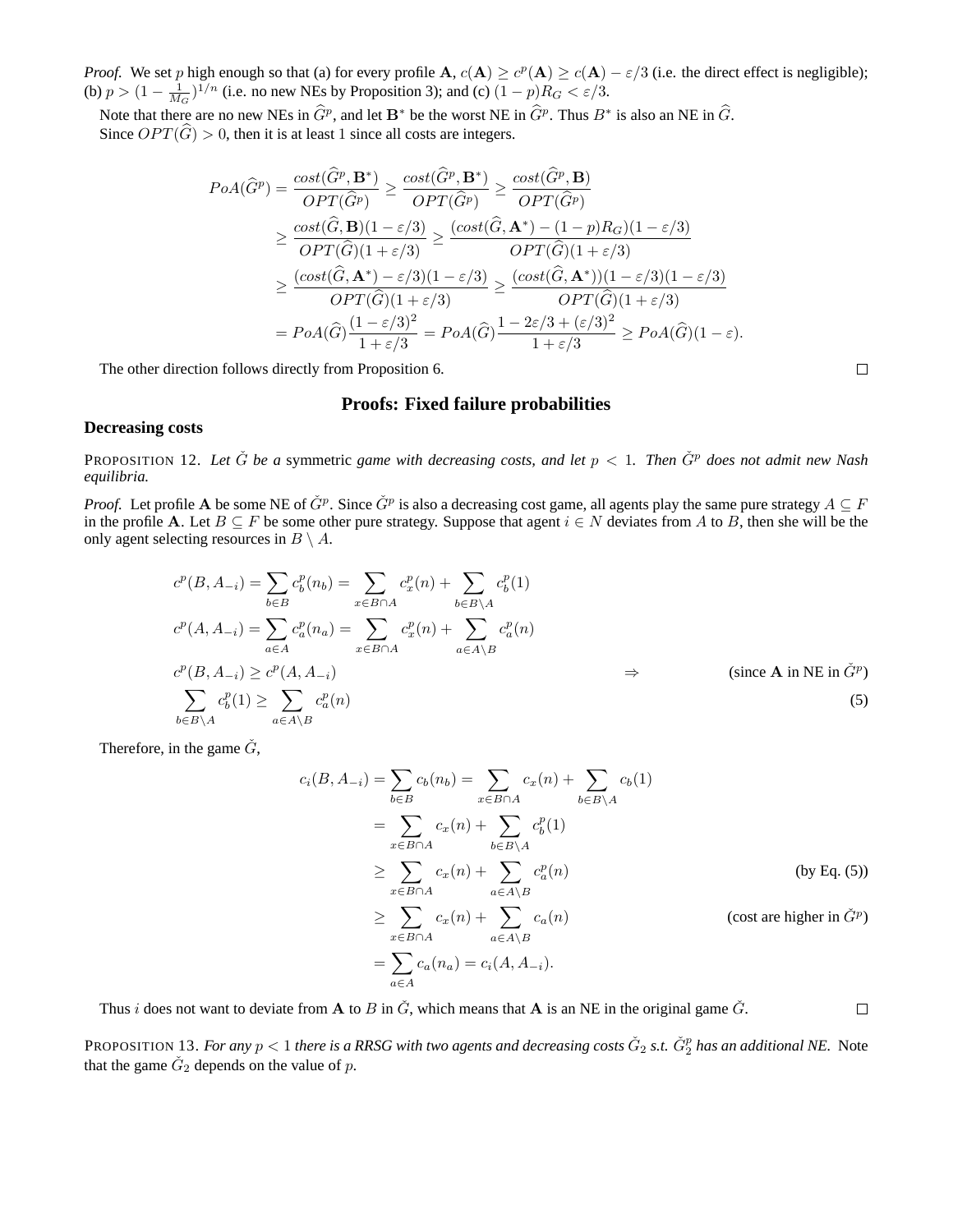*Example.* Set  $M = \left\lceil \frac{2}{1-p} \right\rceil$ . The game  $\check{G}_2$  has two resources  $\{a, b\}$  and three agents. The costs are  $c_a = (2M, M, 1)$  and  $c_b = (M^3, M - 1, 1)$ . One agent is restricted to resource b, and the other two are free to choose. In  $\check{G}_2$  there is only one equilibrium, where all agents play  $b$  (and pay 1).

 $\check{G}_2^p$  now has another NE, where the two unrestricted agents play a. To see this, note that the modified cost they pay is  $pM + (1-p)2M = 2M - pM < 2M$ , whereas by deviating, each agent will pay  $p(M-1) + (1-p)M^3 > (1-p)M^3 \ge$  $2M^2 \ge 2M$ .

PROPOSITION 14. *For any*  $p < 1$ , there is a RSG with increasing costs  $\widehat{G}_4$ , such that in  $\widehat{G}_4^p$  pure NEs can either emerge or *dissolve.*

*Example.* The game  $\hat{G}_4$  has two resources and n agents. a always costs  $M > 1$ . b costs 1, unless everybody select it, and then it costs  $R > M$ .

 $\widehat{G}_4$  has a single NE, in which all players but one select b. This NE is also optimal, with a social cost of  $M + n - 1$ .

For any p s.t.  $p^{n-1}R + (1 - p^{n-1}) < M$ , we get that  $\widehat{G}_4^p$  has a single NE, where all agents play b.  $\diamond$ 

PROPOSITION 16. Let  $\check{G}$  be a symmetric game with decreasing costs. For any  $p < 1$  it holds that  $PoA(\check{G}^p) \leq (1-p)^{1-n}$ .

*Proof.* In symmetric games with decreasing costs agents are always better when playing the same strategy. Let  $A \subseteq F$  be the strategy s.t.  $A = (A, A, \ldots, A)$  is the worst NE in  $\tilde{G}^p$ . Similarly, let B and B denote the optimal profile and optimal strategy in  $\check{G}^p$ . Note that the PoA of  $\check{G}$  is at least 1. We next bound the PoA of  $\check{G}^p$ .

W.l.o.g.  $A \cap B = \emptyset$ , as this can only increase the gap between the costs of A and B. The crucial observation is that

$$
c^{p}(\mathbf{A}) = \sum_{a \in A} c_{a}^{p}(n) \le \sum_{b \in B} c_{b}^{p}(1) = c_{B}^{p}(1).
$$

Otherwise, agents would prefer to move from A to B.

With a probability of  $(1-p)^{n-1}$  only one agent survives on B. Thus

$$
OPT(\check{G}^p) = c_B^p(n) \ge (1 - p)^{n-1} c_B(1) + (1 - (1 - p)^{n-1}) c_B(n)
$$
  
\n
$$
\ge (1 - p)^{n-1} c_B(1) + c_B(n)
$$
  
\n
$$
\ge (1 - p)^{n-1} c_B(1) + 1
$$
  
\n
$$
= (1 - p)^{n-1} c_B^p(1) + 1
$$
  
\n
$$
\ge (1 - p)^{n-1} c^p(\mathbf{A}) + 1
$$

Then

$$
PoA(\check{G}^p) = \frac{c^p(\mathbf{A})}{OPT(\check{G}^p)} \le \frac{OPT(\check{G}^p) - 1}{(1 - p)^{n-1}OPT(\check{G}^p)}.
$$

Finally, note that this ratio becomes larger when  $OPT(\check{G}^p)$  is increasing. Therefore

$$
PoA(\check{G}^p) \le \lim_{X \to \infty} \frac{X - 1}{(1 - p)^{n - 1} X} = \frac{1}{(1 - p)^{n - 1}} = (1 - p)^{1 - n},
$$

as required.

PROPOSITION 17. *For any*  $p < 1$ , any n, and any  $\varepsilon > 0$ , there is a RSG with decreasing costs  $\check{G}_3$  s.t. (a)  $PoA(\check{G}_3) = 1$ ; and *(b)*  $PoA(\check{G}_3^p) \ge (1-p)^{1-n} - \varepsilon$ *.* 

*Example*. Our example will only use the direct effect of failures, without changing the set of equilibria. The game  $\check{G}_3$  contains n players and 2 resources with the following costs: Let p be some fixed value.  $c_a = (M, 1, 1, \ldots, 1)$ , and  $c_b = (R, \ldots, R, R, 1)$ , where  $R = \frac{M-p^{n-1}}{1-p^{n-1}}$ . In  $\check{G}_3$  there are two NEs (all play a and all play b), where each one costs 1 per agent. In particular,  $PoA(\check{G}_3) = 1.$ 

In  $\check{G}_3^p$  the cost of the optimal NE a does not change much, and it remains lower than  $1 + (1-p)^{n-1}M$ . On the other hand, if any agent fails, the cost of b increases to R. Thus the expected cost of b in  $\check{G}_3^p$  is exactly  $c_b^p(n) = p^{n-1} \cdot 1 + (1 - p^{n-1})R = M$ (and therefore b is still an NE in  $\check{G}_3^p$ ). When we increase M, the PoA of  $\check{G}_3^p$  increases from 1 to roughly

$$
\frac{M}{1 + (1 - p)^{n-1}M} \stackrel{M \to \infty}{\to} (1 - p)^{1 - n}
$$

.

Thus for a sufficiently high value of M, the inequality holds.  $\Diamond$ 

 $\Box$ 

(costs are integers)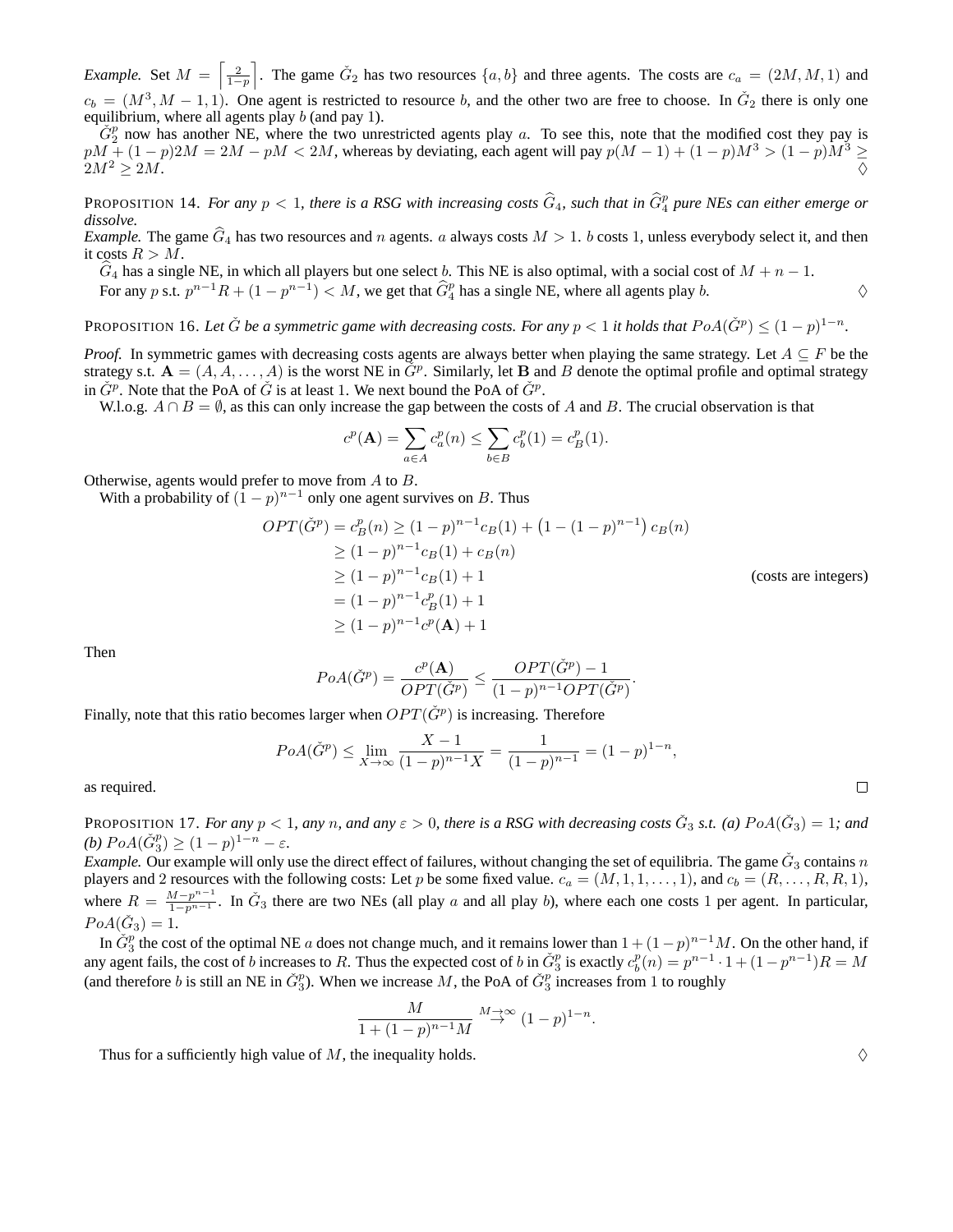### **Increasing costs**

LEMMA 18. *For any RSG with increasing costs*  $\widehat{G}$ *, PoA(* $\widehat{G}$ *)*  $\leq n$ *.* 

*Proof.* Let **B** denote the optimal profile in  $\hat{G}$ , and let **A** any other profile. Assume that  $c(A) > n \cdot c(B)$ . Then there is a player (w.l.o.g. agent 1, using some resource a) that is paying alone in A more than  $c(\mathbf{B})$ . Denote by  $n_x, n'_x$  the number of agents on resource x in profiles **A** and **B**, respectively. We have that  $c_a(n_a) > c(\mathbf{B}) = \sum_x n'_x c_x(n'_x) \ge c_a(n'_a)$ , this  $n_a > n'_a$ . There must be some resource b s.t.  $n_b < n'_b$ .

By moving to resource b, agent 1 will pay  $c_b(n_b + 1) \le c_b(n'_b) \le c(\mathbf{B}) < c_a(n_a)$ . Therefore **A** is not an NE.

PROPOSITION 19. *For any*  $p < 1$ , any  $\varepsilon > 0$  and any number of players n, there is a RSG with increasing costs  $\hat{G}_4$ , s.t. (a)  $PoA(\widehat{G}_4) = 1$ ; and (b)  $PoA(\widehat{G}_4^p) > n - \varepsilon$ .

*Example.* Let M be some large value that we will later define. Consider the game  $\hat{G}_4$ . Note that  $PoA(\hat{G}_4) = 1$ . We set the value of R to  $R = \left| \frac{M-1}{p^{n-1}} \right|$ . Note that  $p^{n-1}R + (1-p^{n-1}) < p^{n-1}\frac{M-1}{p^{n-1}} + 1 = M-1+1 = M$ , thus **B** = (*b*, *b*, . . . , *b*) is an NE in  $\widehat{G}_4^p$ .

Let us now compute the cost of B. Each player pays,

$$
c_b^p(n) = p^{n-1}R + (1 - p^{n-1}) > p^{n-1}R \ge p^{n-1} \left(\frac{M-1}{p^{n-1}} - 1\right)
$$
  
= M - 1 - p^{n-1} > M - 2,

whereas  $OPT(\widehat{G}_4^p) < M + n$ . Thus we have  $PoA(\widehat{G}_4^p) \ge \frac{n(M-2)}{M+n}$  $\frac{(M-2)}{M+n} \stackrel{M\to\infty}{\to} n.$ 

PROPOSITION 20. *For any*  $\frac{1}{2} < p < 1$  *and M, there is a RSG*  $\widehat{G}_5$  *with three players s.t.*  $PoA(\widehat{G}_5^p) > M \cdot PoA(\widehat{G}_5)$ *. Example.* Set  $R > \max\{\frac{1}{1-p}\}$ . We define the game  $\hat{G}_5$  with three resources.  $c_a = (1, MR + 1, MR + 1)$ , and  $c_x =$  $(R, MR, MR)$  for  $x \in \{b, c\}$ . Agents 1,2 are restricted to resources a and b. Agent 3 is restricted to  $\{b, c\}$ . The game  $\widehat{G}_5$  has only one equilibrium,  $\mathbf{A} = (a, b, c)$  which is also optimal. Thus  $PoA(\widehat{G}_5) = 1$ .

In the game  $\widehat{G}_5^p$ , there is another NE  $(a, a, b)$ . To see that this is an NE, note that

$$
c_a^p(2) = p(MR + 1) + (1 - p) = pMR + 1 < pMR + (1 - p)R = c_b^p(2).
$$

The total cost in the new NE is  $2 + 2pMR > 2 + 2MR$ , whereas the cost of OPT is  $2 + 2R$ . Thus  $PoA(\widehat{G}_5^p) > \frac{1+MR}{1+R}$  $\Omega(M).$ 

PROPOSITION 21. *For any*  $p < 1$  *and* M, there is a SRTG  $\hat{G}_6$  with increasing costs and four players s.t. (a)  $PoA(\hat{G}_6) = 1$ ; and (b)  $PoA(\widehat{G}_6^p) > M$ .

*Example.* We assume for the proof that  $p > \frac{1}{2}$ , however a similar construction can be provided for smaller values of p. Set R s.t.  $R > 2M/p^3$  and  $\frac{R}{R+7} > p$ . Consider the SRTG network K from Figure 1, with the costs as follows.  $c_{(x,y)} = (1, 1, 1, R+8)$ , and the cost of the other four edges is  $(1, 1, R+5, R+5)$ .

It is easy to see that in  $\hat{G}_6$  there is only one NE A, where two agents play  $A_1$ , and two play  $A_2$ . In A each agent pays 2 and this is optimal, thus  $PoA(\tilde{G}_6) = 1$ .

Now, we argue that playing  $B = (B_1, B_1, B_2, B_2)$  is an NE in the game  $\widehat{G}_6^p$ . We have that the cost agent 1 is

$$
cost_1(\widehat{G}_6^p, \mathbf{B}) = c_{(s,x)}^p(2) + c_{(x,y)}^p(4) + c_{(y,t)}^p(2) = 1 + p^3(R+8) + (1-p^3) + 1 = 3 + (R+7)p^3.
$$

By deviating to  $A_1$ , she will pay

$$
c_{(s,x)}^p(2) + c_{(x,t)}^p(3) = 1 + p^2(R+5) + (1-p^2) = 2 + Rp^2 + 4p^2 > 3 + Rp^2
$$
  
= 3 + Rp<sup>3</sup> $\frac{1}{p}$  > 3 + Rp<sup>3</sup> $\frac{R+7}{R}$  = 3 + (R+7)p<sup>3</sup> = cost<sub>1</sub>( $\widehat{G}_6^p$ , **B**).

We can apply the same analysis to any agent and possible deviation, thus **B** is an NE.

As for the PoA, note that A is still optimal in  $\hat{G}_6^p$  with a cost of 2 per player. In contrast, each player in B pays over  $2 + p^3(R+8) > 2M$ . Thus  $PoA(\widehat{G}_6^p) > M = M \cdot PoA(\widehat{G}_6)$ .

 $\Box$